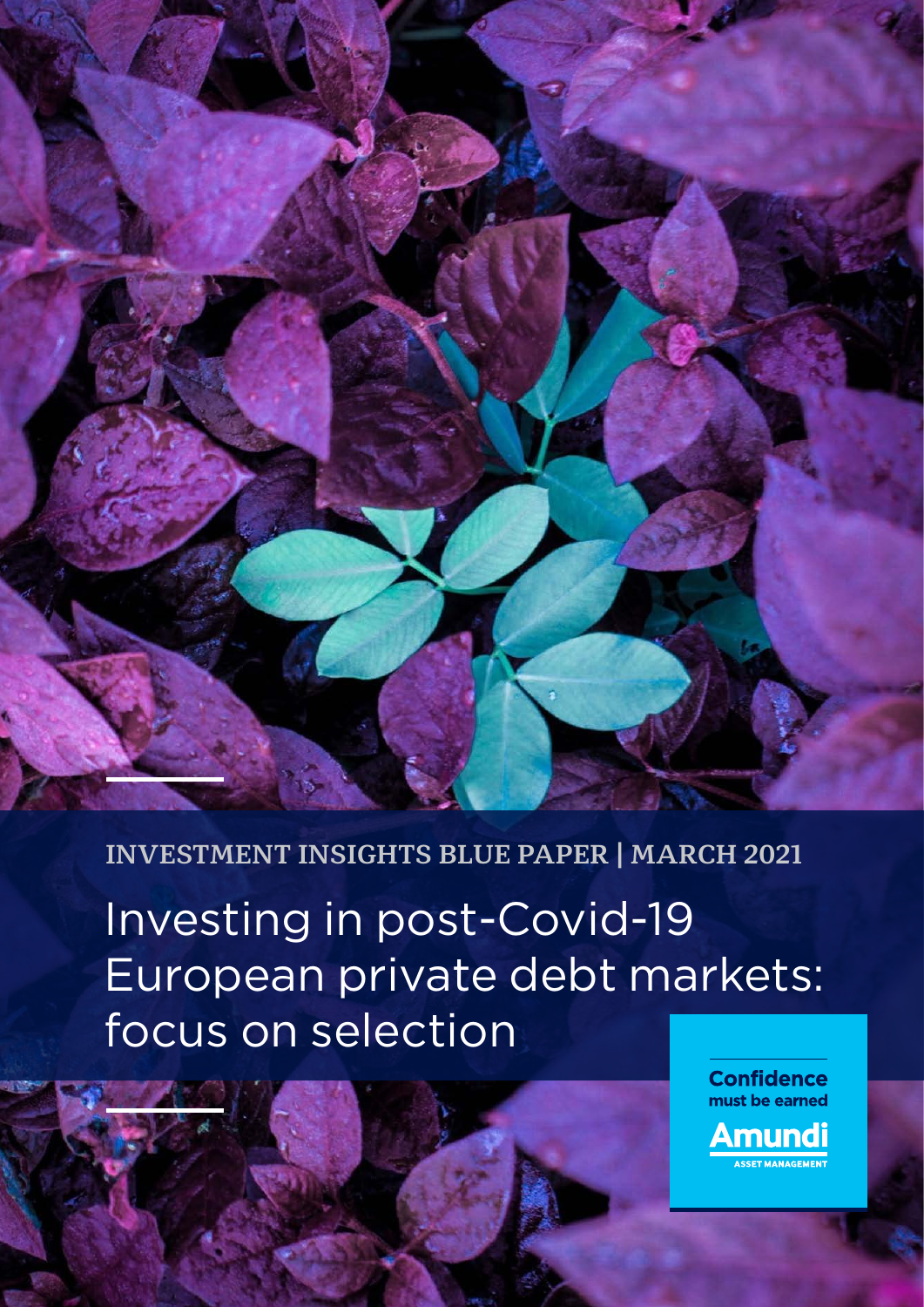

Thierry VALLIERE *Head of Private Debt*

*Dear client,*

*Private debt markets have grown rapidly since the Great Financial Crisis (GFC), with global assets under management (AuM) tripling, from \$275bn in 2009 to over \$850bn in 2019. The European market accounts for about a third of these assets.*

*The Covid-19 crisis has had a significant impact across private debt markets, with*  fundraising and deal making having been affected from early 2020. While the onset *of this crisis was unexpected, concerns were already being raised about late-cycle conditions in private debt markets related to underlying economic conditions and to emerging risks associated with demand-supply imbalances, tightening spreads, and looser credit standards which showed up in the prevalence of covenant-lite transactions, increased EBITDA adjustments, and rising leverage. All this led to a challenging year for private debt markets in 2020.*

*However, prospects are improving for 2021. As the crisis' peak is probably behind us, this year, the focus will be on new opportunities which should be plentiful based on lower financing from banks that will leave the door open to private debt funds to cover issuers' financing needs. These needs will include servicing the extra debt that corporates have incurred and the requirement to step up their investment expenditure to adapt to the new challenges brought about by the crisis, such as the need to have short and straightforward supply chains and efficient digital infrastructure.*

*A key trend on the supply side in 2021 should see markets moving from large underwriting towards a more 'clubby' direction, with room for private debt funds to subscribe to those transactions in terms of club deals. This market environment will be investor-friendly, as private debt funds will have more power and leeway to negotiate the legal documentation underpinning each transaction.*

*On the demand side, there could be opportunities in M&A and consolidation, but stringent selectivity will be paramount on both geographical and sector bases in order to avoid those areas that have been hit hard by the crisis and could experience a spike in defaults.*

*From an investor standpoint, private debt is an established, systemically and complementary asset class that could be included in strategic allocation analysis, as we also highlight in our recent long-term expected returns publication. Historically, it has delivered diversification, stable income streams, and consistent premium returns over liquid and traditional debt with modest drawdowns over the long term. Additionally, it has been a systemically important contributor to economic growth, thanks to the support it provides to the real economy, as the contribution of banks faded after the GFC due to more stringent regulation.*

*Private debt encompasses a wide range of opportunities (e.g., senior debt, direct lending, distressed debt, etc) which have different goals, underlying dynamics, and risk-return profiles. In 2021, investors could focus on safer strategies at the top of the capital structure where risk-adjusted returns are attractive, resulting in a key test arising for some limited partners (LPs) and general partners (GPs). Some GPs might even exit the market.*

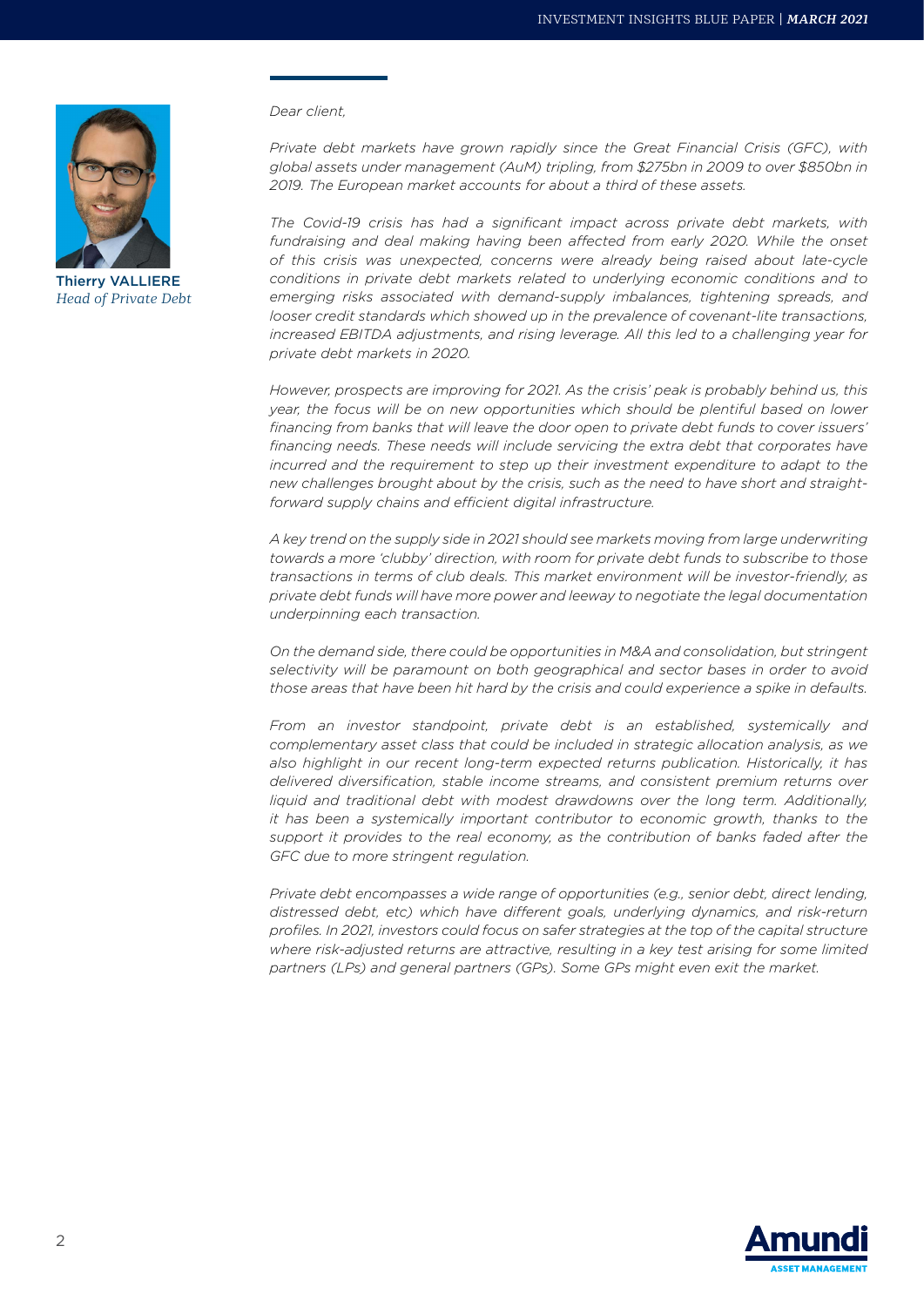*"A key trend we foresee on the supply side in 2021 is that markets will move from large underwriting in a more 'clubby' direction".*

# The case for investing at the top of the capital structure

#### **From an investment perspective, which trends do you envisage for private debt markets in 2021?**

Market trends appear favourable for the asset class on both the supply and the demand side. On the supply side, banks and large asset managers played a key role at the height of the Covid-19 crisis, helping to prevent the health and economic crisis from evolving into a financial and liquidity one. In many European countries, they were in charge of providing state-backed liquidity to companies (e.g., guaranteed loans), together with evolving credit lines and granting covenant holidays to help corporates weather the storm. In France, they have granted €128bn – some 4% of GDP – of financing since the start of the Covid-19 crisis. The ECB's TLTRO scheme will help to lighten the burden on bank balance sheets. It is estimated that about 60% of corporates made a waiver request so far during the Covid-19 crisis. We have also seen a repricing of risk and an increase in provisions from banks, up 50-100bps, on average. This year, banks will be busy refinancing these guaranteed loans and we expect that any additional liquidity provision will be more difficult.

Another key trend we foresee on the supply side in 2021 is that markets will move from large underwriting in a more 'clubby' direction. Companies with weaker balance sheets, higher indebtness, lower profitability, and low visibility should find it more difficult to operate in such a context. To some extent, there will be room for private debt funds to participate and subscribe to those transactions in terms of 'club' deals. Liquidity provided by debt funds will be even more critical going forward.

On the demand side, there will be opportunities for M&A and consolidation in the coming year, as companies will have to rein in the additional debt they have incurred during the crisis and may do this through asset disposal. Alternatively, at some point, they will need to refinance or reschedule this debt. The funds that are providing such funding could be seen as an interesting tool for those companies. We will also see some acceleration in *investment trends* to strengthen local supply chains, as Covid-19 has highlighted the length and complexity of global supply chains. We could also see some digital investment to strengthen the digital infrastructure and tools in light of the new consumer trends that have emerged from the Covid-19 crisis.

Finally, regarding the investment perspective, we foresee a more lender-friendly market this year, as private debt funds will have more power and leeway to negotiate legal documentation. It will be a challenge to find the right companies to invest in, but private debt funds will have more negotiating power. The investment perspective for 2021 appears challenging, but overall transactions should be of good quality.

#### **Which sectors have been hit hardest by the Covid-19 crisis, and which could benefit from it?**

As has been the case for public markets, within the private debt market, the most hard hit sectors by the Covid-19 crisis have been travel, leisure, hospitality and aviation. On the other hand, the sectors that have benefitted from the crisis – or that have been less impacted – are healthcare, telecommunication, media, and technology (TMT), information technology (IT), food, agriculture and finance. We think that the hardest hit sectors will recover only in 2022-23, on average, while investors could consider investing in the second group of sectors. This trend is not specific to the private debt market, but could extend to every asset class, including for public markets.

*"The hardest hit sectors will recover only in 2022-23, on average, while investors could consider investing in the less affected sectors".*

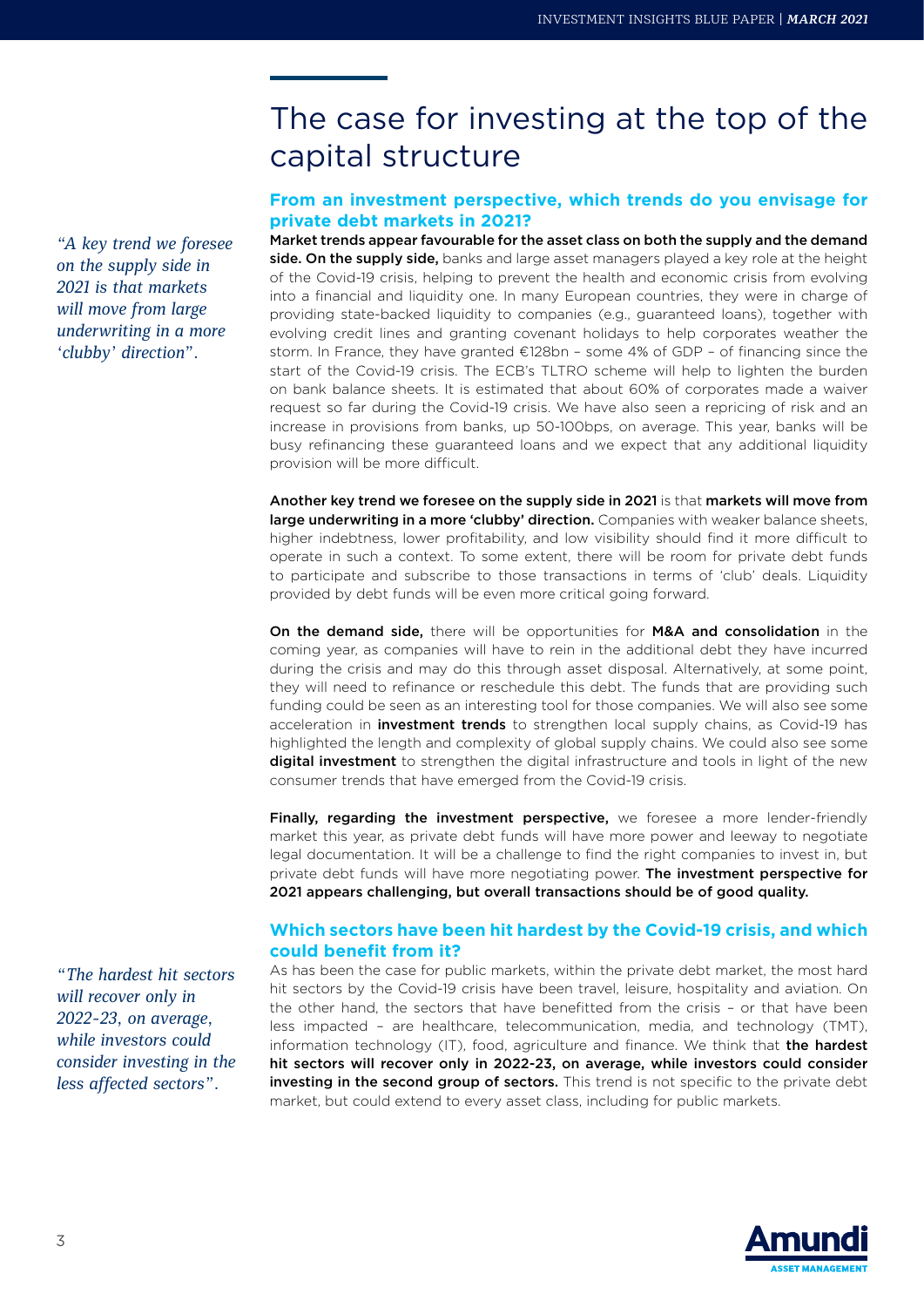*"In 2021, investors might favour less risky strategies, as these still provide some interesting pick-up compared to what they could get in public markets".*

#### **What will be the impacts of the Covid-19 crisis on the quality of assets and on portfolio management?**

The Covid-19 crisis is different from previous ones, as central banks have been quicker and bolder in their policy responses. In addition, the private debt market is currently much larger than it was in 2008, even though it remains relatively immature. There is much dry powder and it is easier to get capital today than it was after the GFC. The issue will be how to invest it wisely. In the aftermath of the crisis, markets could see a 'flight to quality', with investors buying less risky strategies which still offer attractive returns (excess return is at 50-200bps) despite the recent price increases – we note that prices have almost returned to their pre-Covid levels.

As such, in 2021, investors might favour less risky strategies, as these still provide some interesting pick-up compared to what they could get in public markets. It will be key for investors to diversify broadly across geographies and sectors and to invest only at the top of the capital structure – preferably secured deals – which offer attractive risk-adjusted returns.

In addition, it will be paramount to structure transactions to mitigate the risks identified during the due-diligence process, considering local insolvency regimes and securitypackage enforcement. Investors should seize short-term opportunities while sticking to the sustainable long-term strategy developed over the years. From 2022, there could be appealing investment opportunities on **distressed debt**, as liquidity provided by central banks should be less ample.

Over the coming months, it will be key to differentiate between new investments and portfolio investments. For new investments, the legal documentation required will be more lender-friendly. With regard to portfolio management, we could see two phases: at the beginning of the Covid-19 crisis, everyone was supporting the companies they were investing in. In 2021, we will enter a new phase, with investors becoming more demanding, asking for more documentation and the repricing of risk to a level that is in line with the actual corporate risk, which has increased during the crisis alongside the general rise in corporate indebtness. Alternatively, investors might ask for more stringent limitations on dividends, additional covenant on minimum cash requirements, or for extra information undertakings. Despite such repricing, in 2022, we expect to see many waivers remain still in place for existing portfolios.

#### **What do you expect regarding default rates?**

Default rate projections have been revised down over the past few months. At the height of the Covid-19 crisis, they spiked to 8-10%; now, most estimates are around 6%, on average, though dynamics will differ critically among sectors. Those sectors that have been impacted heavily by the crisis should experience higher default rates, together with SMEs and companies with poor governance. Risks to such an outlook will hinge critically on possible multiple waves of the virus and on a double-dip recession in 2021. Active investors should try to avoid the sectors that were most impacted by the crisis.

#### **How can investors discriminate among investment opportunities in order to be selective?**

In order to be selective, investors should adopt the same practices they used before the Covid-19 crisis. Fundamental analysis will remain key to understanding a company's business model and its drivers. Financial analysis will also be critical to assessing a corporate's ability to generate cash flow and to service debt. With this information available – possibly gathered during the due diligence process – investors could have a solid basis in the legal documentation to define their investment's value. Factors that were important before the crisis will remain critical. What may change is that some sectors may prove more resilient than others and investors should focus on them. The focus will continue to be on sector allocation and diversification.



*"Investors should seize short-term opportunities while continuing to follow the sustainable long-term strategy developed over the years".*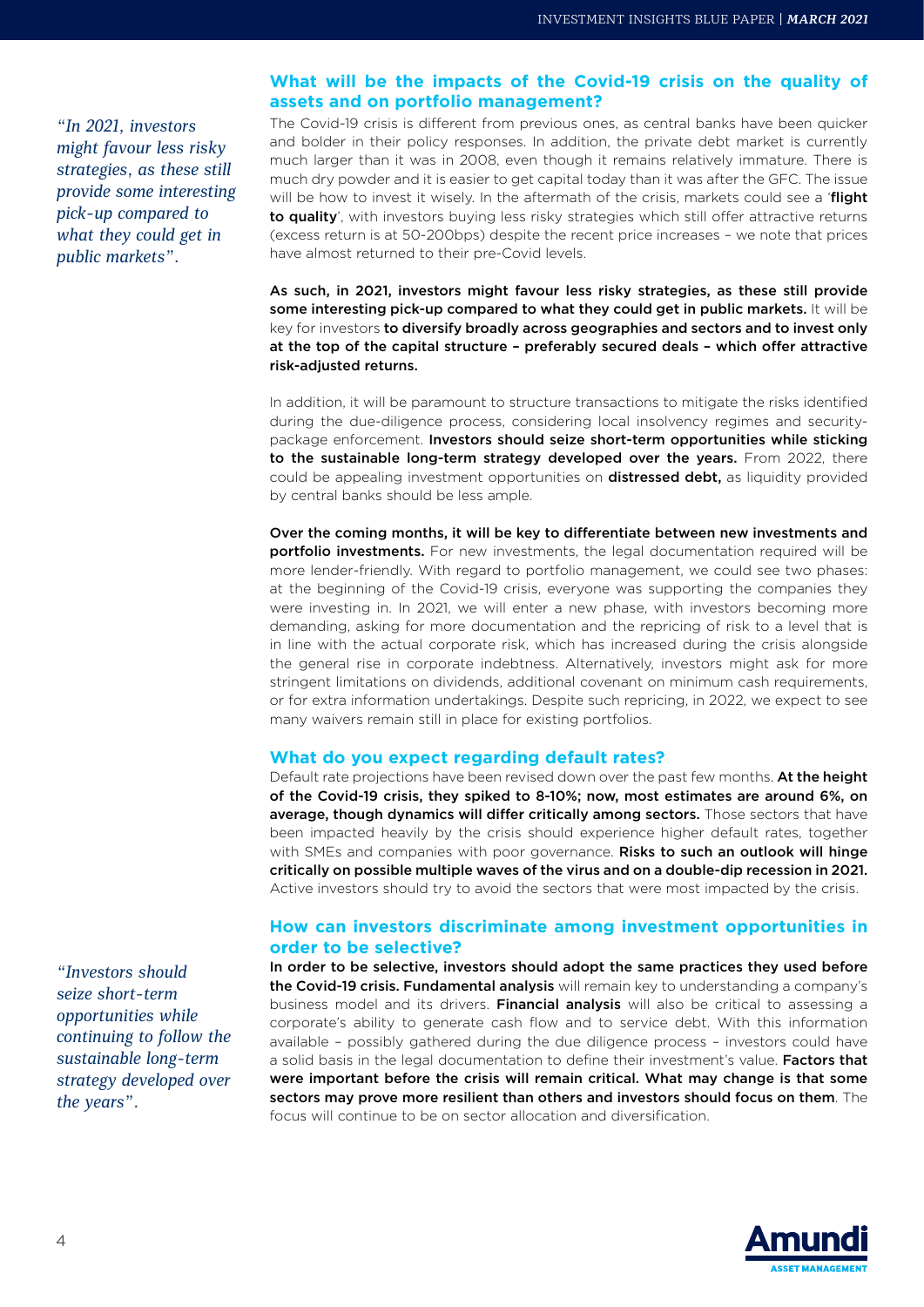### **of internal rate of return (IRR). Do you expect this to be the case for the Covid-19 crisis as well?**

Historically, median returns for Europe-focused private debt funds have been 7-10%. Higher yields have been associated with economic distress while lower yields have been associated with economic growth. Since 2012, returns have trended lower as a result of:

- A decline in LIBOR rates:
- Yield-spread compression; and
- Growth of senior loans relative to mezzanine, distressed debt, and special situations (within the Cliffwater Direct Lending Index, the share of senior loans increased from 38% at end-2009 to 71% at end-2020).



#### **Figure 1. Europe-focused private debt funds, internal rate of return**

Source: Preqin Pro, Amundi. Data as of 30 September 2020.

*"Private debt funds have proved more resilient than both the high-yield and the leveraged-loan markets during the GFC and the Covid-19 crisis".* **Figure 2. Resilience during a crisis**

While more resilient, European direct lending also experienced a downshift in direct lending margins, from 7-8% in 2017 to 6-7% in 2019, according to Proskauer. Over 500 direct lending deals were completed in 2019 for an overall size of around €50bn. Despite this downtrend in returns over time, private debt funds proved more resilient than both the high-yield and the leveraged-loan market during the GFC and the Covid-19 crisis.





Source: Cliffwater, Bloomberg Barclays and S&P Capital IQ. Data as of 17 February 2021.

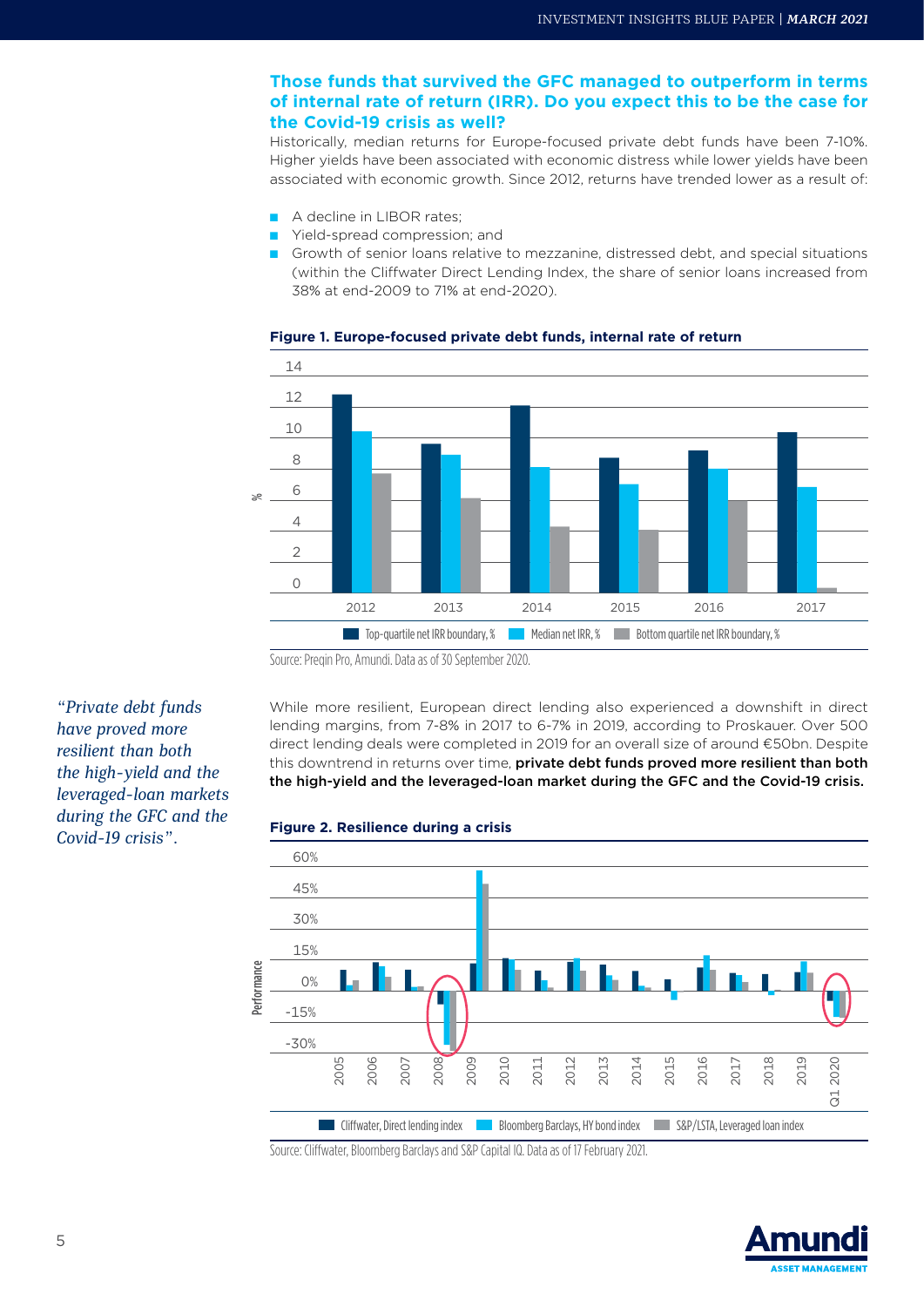Despite this similarity, investors should bear in mind that the GFC and the Covid-19 crisis are different in nature. The former originated from the financial system and saw banks retreat from the market, so funds that were able to fill that gap, enjoying many opportunities. Today, the banking industry is in better shape, funds have dry powder, and clients are more familiar with turnaround or restructuring situations. In addition, there is more competition. As such, post-Covid-19 vintages may not be as good as the post-GFC ones. As dry powder is ample, investors should be able to adapt and invest more quickly than was the case after the GFC.



#### Figure 3. Europe-focused private debt funds, dry powder, \$bn

Source: Preqin Pro, Amundi. Data as of 31 December 2020.

However, there is no direct correlation between the capital raised and the investment opportunity. We believe that economies of scale and building the right infrastructure will be key themes going forward. We could see some consolidation among the largest players that have established, long-term relationships with large LPs. Some GPs might exit the market.

*"We believe that economies of scale and building the right infrastructure will be key themes going forward".*

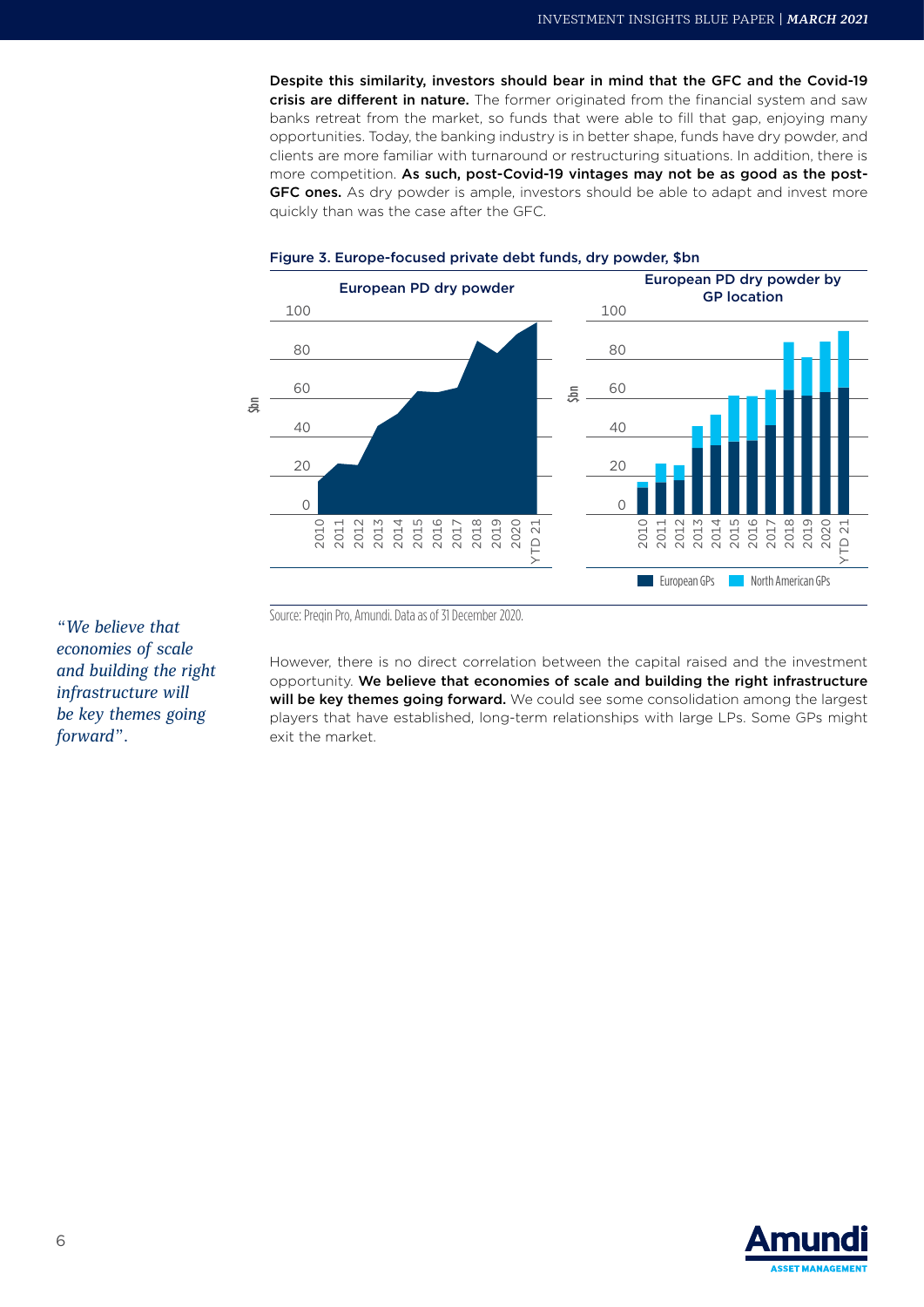# Private debt in investor portfolios

#### **Private debt vs. public fixed income markets**

Private and public debt markets exhibit complementary features. The former offers higher average yields than the public fixed-income market, with lower volatility and shorter average debt lives: four years compared to seven for public fixed income. This will make private alternatives attractive for issuers. At the same time, the solvency capital requirement is more favourable for private debt markets, covenants are more stringent, and seniority packages are higher. Unlike for issuers of public fixed income securities, usually a rating is not available for private debt issuers even though typically it is equivalent to speculative grade. Generally, private-debt issuers are low- to midsized, with an enterprise value ranging between €50m and €1bn. Private debt securities are negotiated on the primary market and not broadly syndicated to a large group of investors (club deal approach). Trading private debt securities on the secondary market will require longer settlement times, at 15-20 days, on average, compared to one to three days for public markets. As such, private debt markets are less liquid than public markets, but enjoy better prospects of recovery at default. Finally, private debt funds are typically closed-end, in limited partnership with defined investment and harvest periods.



Source: Amundi as of 13 February 2021 SCR=Solvency II capital ratio.

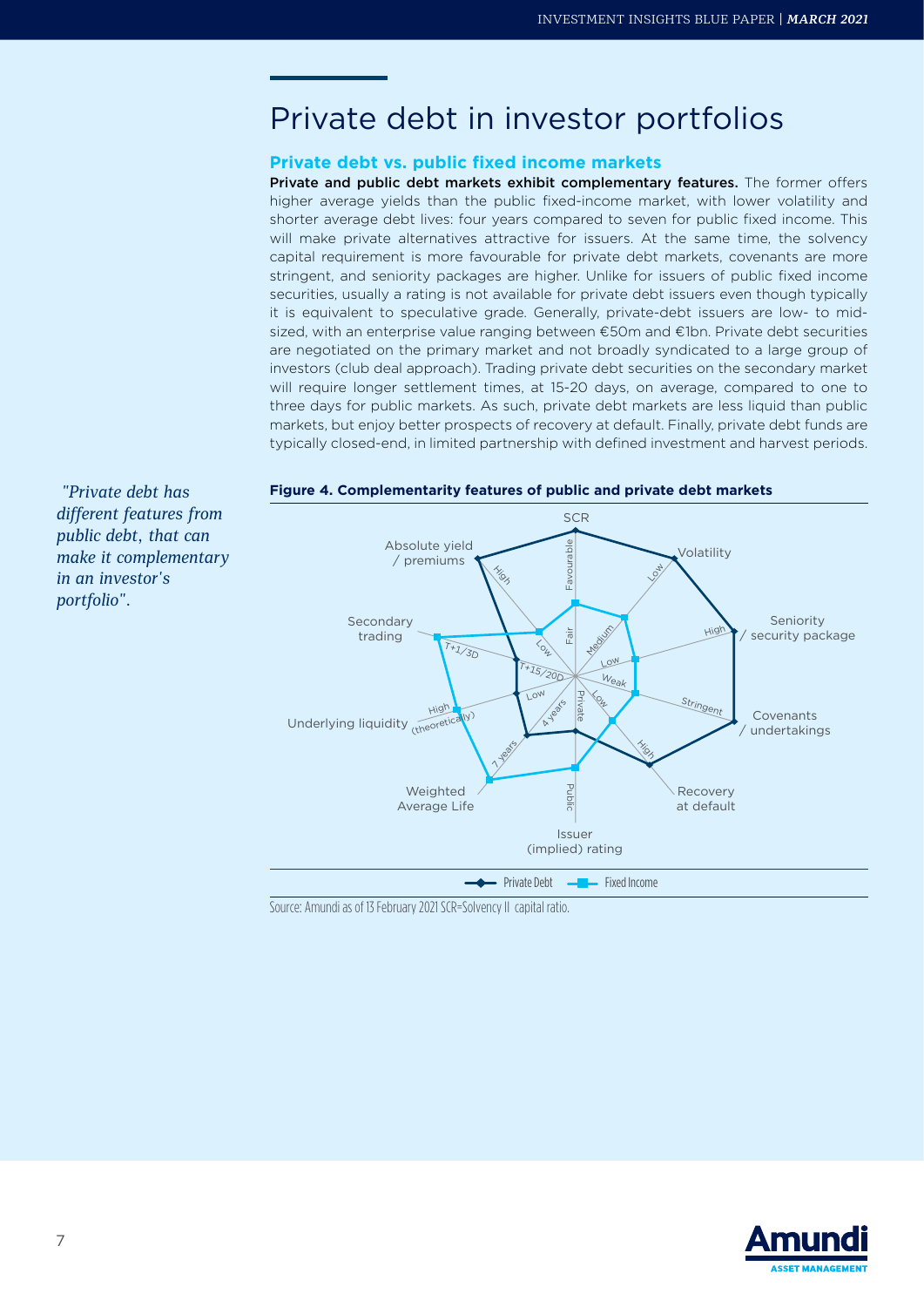## Investor trends: a growing and transforming market

#### **Market growth and dry powder resurgence**

The European private debt market has been growing rapidly since the GFC. It reached an overall size of \$264bn as of December 2020. European fund managers (general partners, GPs) control 72% of the assets under management (AuM), with North American players managing the remaining 28%.

#### Figure 5. Europe-focused private debt, AuM, \$ billion





Patrizia ANTONINI *Amundi Strategy – Business Intelligence* 

Source: Pregin Pro, Amundi. Data as of 31 December 2020.

Market growth has been exceptionally strong over the past five years, recording double-digit three-year growth rates. This trend should continue over the mid/long term. According to a Pregin investor survey for the second half of 2020, 48% of investors anticipated to maintain or increase their allocation to private debt in the short term.

At the same time, the shift from public to private is continuing and there are many unvested funds (dry powder) to be put to work. Dry powder has reached almost \$99bn in 2020, recovering from the slowdown experienced over the first half of 2020, but the capital has been concentrated in the hands of a few GPs with recognised brands. Once markets normalise, GPs with significant dry powder should be able to capture good opportunities at competitive prices, as some of the best investments get done during periods of downturn and then recovery. European GPs can be the main beneficiaries of this growth, as they manage 75% of the European private debt dry powder pool, while American GPs cover 25% of the market.

#### **Covid-19 impact on European PD: short-term challenges followed by a likely long-term reversal**

The Covid-19 pandemic has impacted negatively the asset class. Despite the huge amount of capital at work, there has been a significant short-term slowdown in all activity: distribution of capital to limited partners (LPs), fundraising, and deals. The distribution of capital to LPs has been declining in the short term, a scenario that investors have not experienced for a long time. LPs' capital calls have not stopped yet because the calls are not primarily driven by new deals. Instead, there has been a shift



*"Dry powder has reached almost \$99bn in 2020, recovering from the slowdown experienced over the first half of 2020, but the capital has been concentrated in the hands of a few GPs with recognised brands."*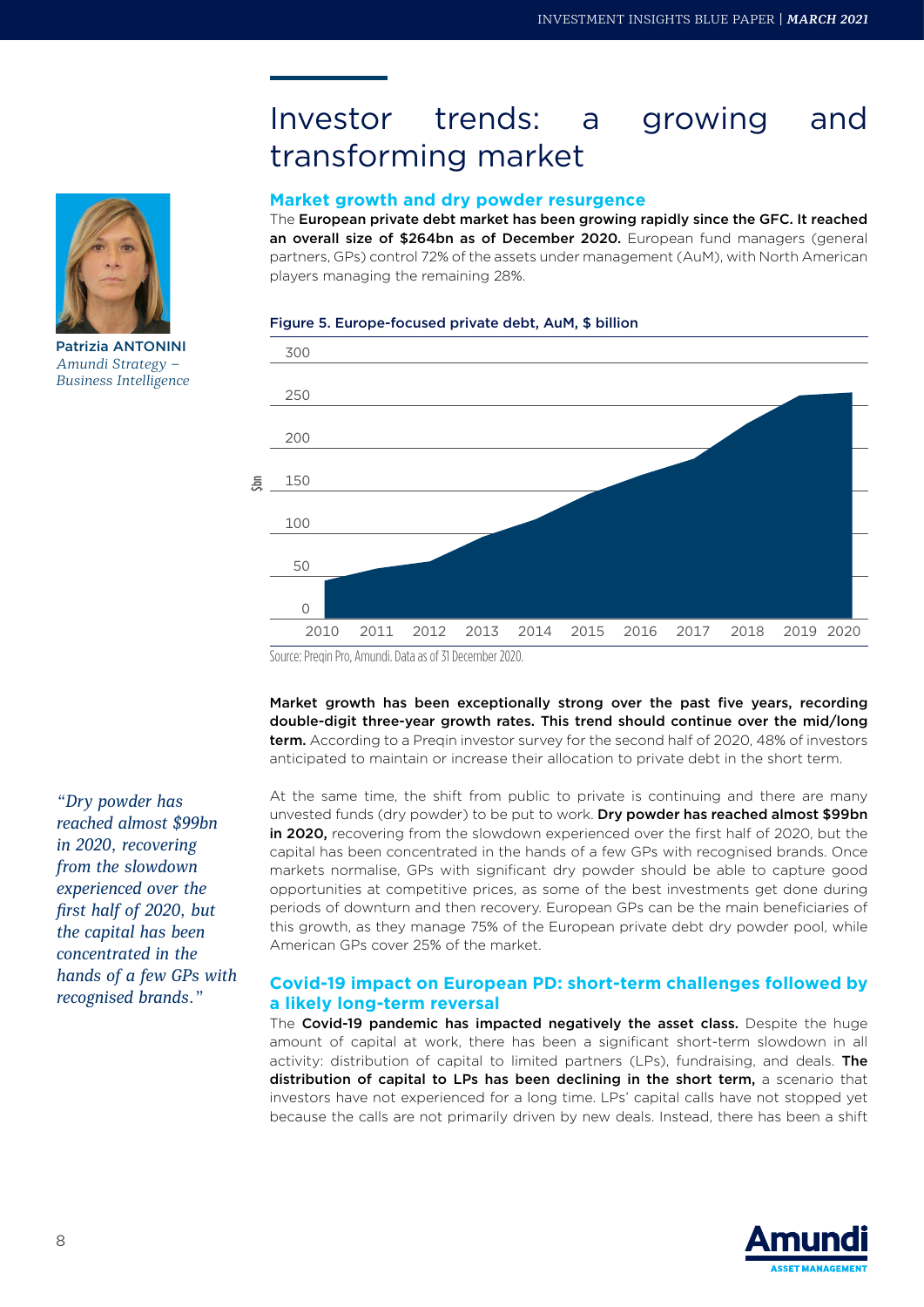*"A fundraising slowdown is affecting all strategies, with different levels of intensity."*

in financing arrangements. GPs have learned lessons from the last crisis and are trying to make their capital calls now, before LPs start asking them not to do so. Europe-based fund managers are fully adopting this behaviour.

The Covid-19 pandemic has created challenges for fundraising in the short term, with a quick drop in the amount of capital raised by GPs, as investor behaviour changed in reaction to the Covid-19 pandemic. The majority of LPs adopted a wait-and-see approach and have been rebalancing, most redirecting capital allocation towards larger, more established funds. In the short term, few have been changing commitments to the asset class, reducing the number of funds or cutting the size of commitments.

Despite this, GPs agree that such trend should revert over the mid/ term. The rationales behind this thinking are robust:

- Liquidity is abundant and fundraising will be supported by this liquidity.
- Good returns will be available in just a few markets, with private debt being one.
- LPs have realised that private debt plays a key role in financing the real economy.
- During the Covid-19 crisis, GPs have also granted payment facilities or deferred interest payments to avoid liquidity crises and to support government measures so they are happy to invest.

As a consequence, the shift towards private debt continues, even if fundraising and performance have been impacted negatively by the crisis.

 $A$  fundraising slowdown has been affecting all strategies, with different levels of intensity. European direct lending, distressed and mezzanine funds have continued to raise capital, while special situations are seen as an opportunistic option. Venture and private debt fund of funds (FOFs) are not judged a priority.



#### Figure 6. Europe-focused private debt funds fundraising by strategy, \$ billion

Source: Preqin Pro, Amundi. Data as of 31 December 2020.

*"The fundraising slowdown has been impacting European GPs more than North American ones."*

The fundraising slowdown has been impacting European GPs more than North American ones. American GPs collected 42% of the fundraising pool, while European GPs captured 58%. Among European GPs, those based in the United Kingdom and Western Europe have been most active.

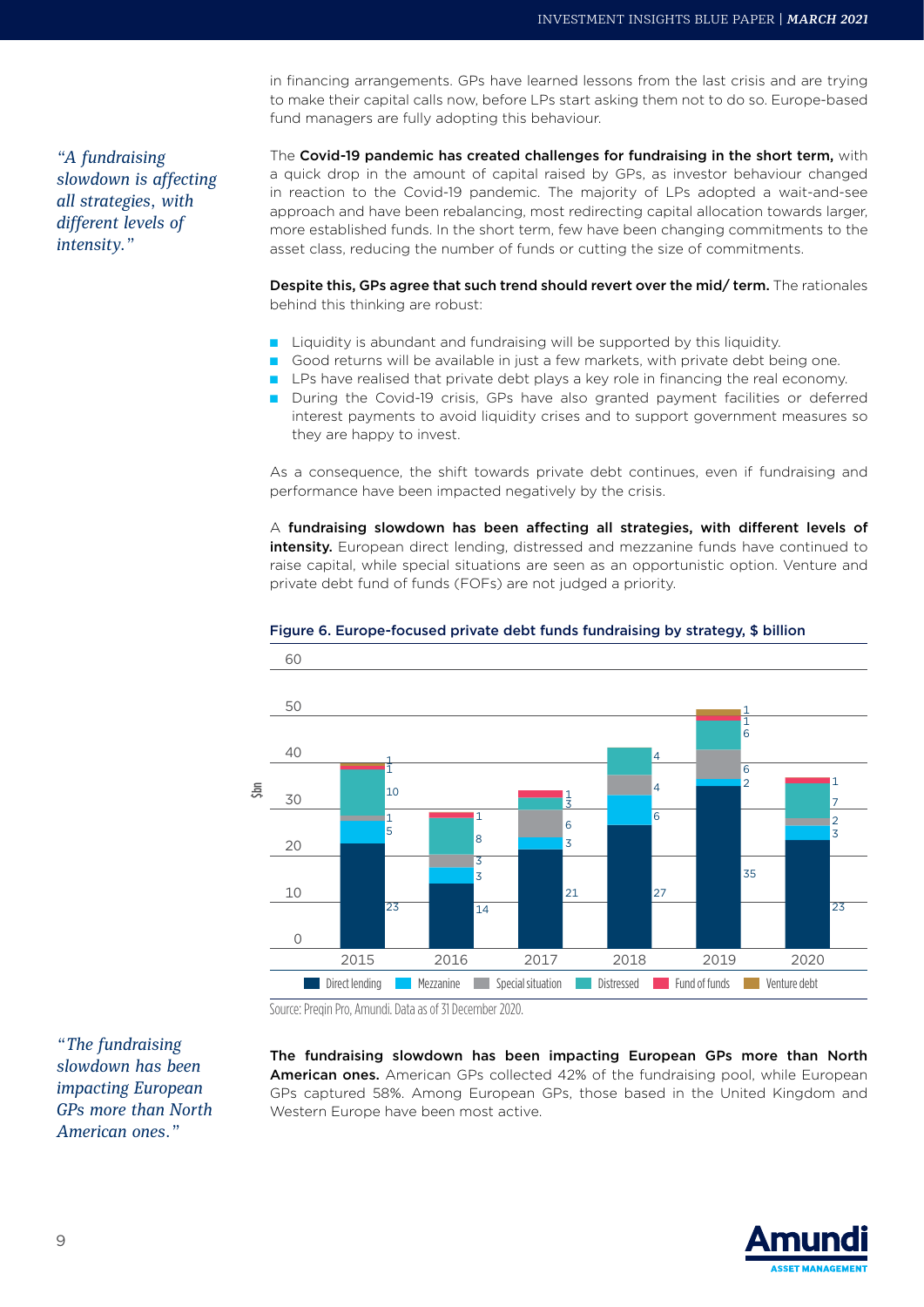*"North American GPs have a strong focus on direct lending and distressed debt, while they have abandoned mezzanine and special situation, and do not cover venture debt and fund of funds."*



Source: Preqin Pro, Amundi. Data as of 31 December 2020.

North American GPs have a strong focus on direct lending and distressed debt, while they have abandoned mezzanine and special situation, and do not cover venture debt and fund of funds. European GPs privilege direct lending, mezzanine, special situations, and recently have been adding into distressed debt and, marginally, on fund of funds.



**Figure 8. Europe-focused PD funds, fundraising by strategy and GP location**

Source: Preqin Pro, Amundi. Data as of 31 December 2020.

*"The Covid-19 crisis has accelerated trends that were already present in the market: now it is more difficult for a fund to reach the closing."*

The Covid-19 crisis has accelerated trends that were already present in the market: now it is more difficult for a fund to reach the closing. GPs based in Europe needed more time (21 months) for closing a fund than American GPs (15 months), as of December 2020. The number of funds in the market has been rising, as has their average size. As of December 2020, there were 130 funds for an aggregate target size of \$97bn. The majority of the funds (88%) is managed by GPs based in Europe, with only 11% in the hands of North American GPs. The latter search for economy of scale, as shown by the fact that the average fund size is up \$2.2bn, corresponding to almost three times that of European funds (\$0.8bn).

 $A$  significant slowdown has occurred in the number of deals and aggregate deal values. In the short term, most deals at an advanced stage should go ahead, but they will take more time to complete. Given the difficulty of valuing businesses at present, GPs seem to be adopting a wait-and-see approach. As the economy recovers, deal activity is expected to rebound sharply.

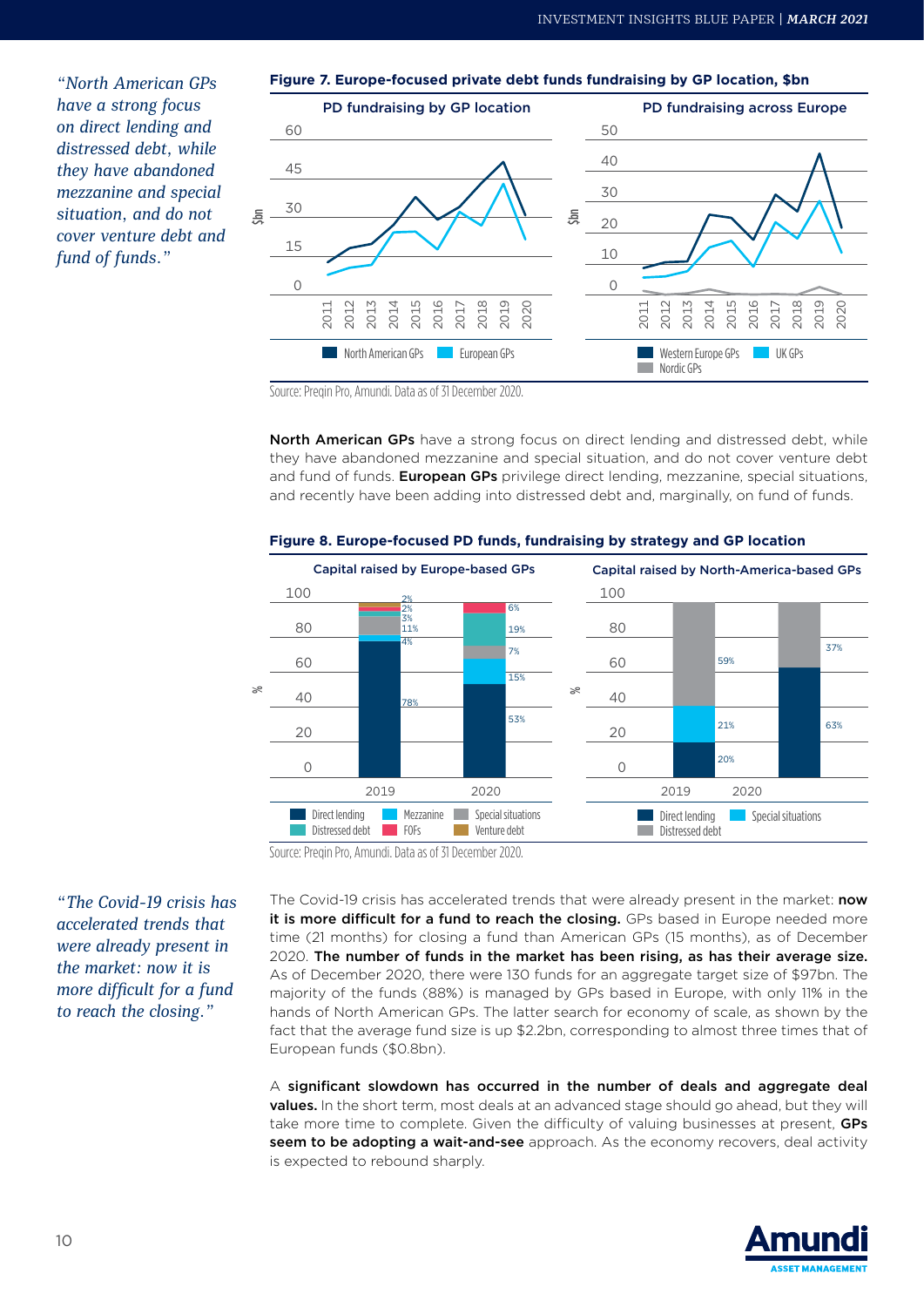



Source: Preqin Pro, Amundi. Data as of 31 December 2020.

#### **Investment selection opportunities amid sector divergences**

The activity slowdown has been affecting sectors unevenly. It has exacerbated longterm trends and driven the investment selection on challenges and opportunities. Given the current uncertainty, private debt GPs will need to be cautious. In 2020, the majority of deals were concentrated in few key sectors, including industrials, information technology, healthcare and business services. Key vertical deals have occurred in manufacturing, cloud computing, e-commerce, mobile apps, healthcare technology, and virtual reality.



#### **Figure 10. Europe-focused PD funds, number of deals and value by sector**

Source: Pregin Pro, Amundi. Data as of 31 December 2020.

Performances and multiples should fall in the short term. LPs and GPs alike recognise that returns on existing portfolios will decline as a result of the impact of Covid-19. However, they are not seeing a reduction in targeted returns for new investments because there should be attractive investments to be made in the aftermath of the crisis.



*"Given the difficulty of valuing businesses at present, GPs seem to be adopting a wait-andsee approach. As the economy recovers, deal activity is expected to rebound sharply."*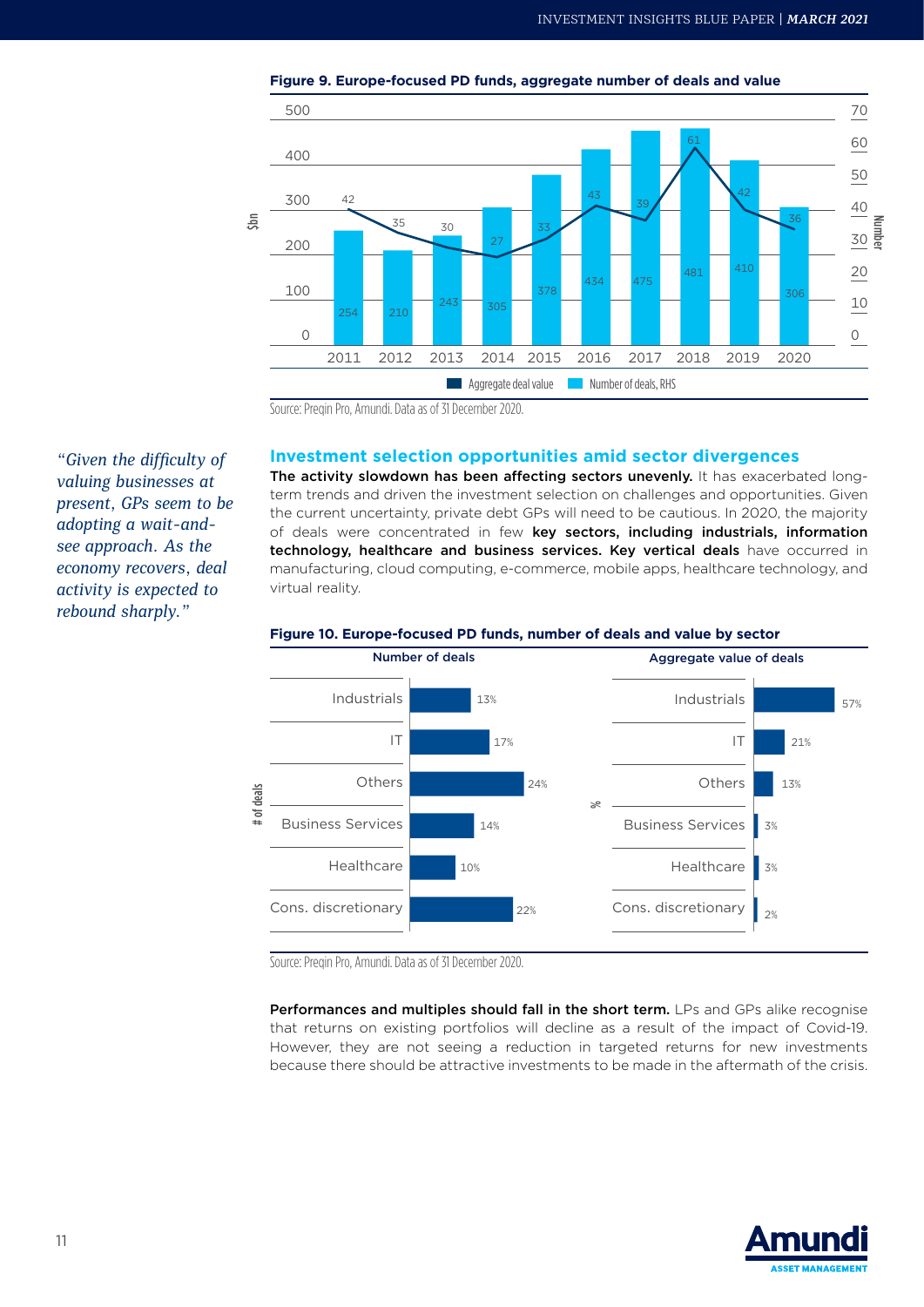*"In 2020, the majority of deals were concentrated in few key sectors, including industrials, information technology, healthcare and business services."*

LPs and GPs are bullish about medium- to long-term plans, with a continued trend towards higher allocations. All GPs agree that, in the short term, the best opportunities are in distressed debt, special situations, and direct lending. Geographically, they find the most appealing opportunities in the United States, Western Europe ex-United Kingdom, and the Nordics. All GPs agree that, over the mid/long term, direct lending should be the most secure and appealing strategy for Europe-based investors. To sum up, **European** private debt markets remain attractive, despite the negative impact of the Covid-19 crisis on the short-term outlook.

# Who is investing in European private debt?

#### **What is the investor profile?**

The number of investors in European private debt is growing quickly, moving from 1,000 in 2015 to 2,243 over the last five years. The trend is expected to continue. One-third of LPs expect to increase commitments to private debt in the coming year, highlighting their confidence in the market and knowledge that funds that have invested through downturns and recessions have historically provided the best returns. LPs' intentions point to further growth over the medium term for the asset class, with a 2% median current allocation vs. a 3-4% target.

The most active segments in the European private debt space are pension funds, foundations and insurance companies. They represent 63% of the aggregate investor pool. Among Europe-based investors, banks, wealth managers and family offices seem to be more active than foundations. Unsurprisingly, the majority of investors subscribing to European private debt have headquarters in North America (57%) and Europe (31%), mainly in the United Kingdom, Germany, Italy, France, and Switzerland. Institutional and wealth managers based in Asia and Rest of World (RoW, 12%) invest marginally in the asset class.

#### **Why are they investing in private debt?**

Private debt offers LPs a wide spectrum of investment solutions with different risk/ return and liquidity profiles from direct lending, mezzanine, distressed debt and special situations to venture debt. Investors accept liquidity constraints for the duration of their investment in exchange for major benefits, which include:

- **Private credit strategies that offer better downside protection;**
- Less volatility than traditional fixed debt (both investment grade, IG, and high yield, HY); and
- Alternative premiums.

Private credit strategies deliver reliable income due to recurring cash flows. Private debt strategies can help achieve better portfolio diversification due to the low correlation with other asset classes. In the current environment, private credit strategies offer clients the embedded option of restructuring pricing and terms or the option to exit at (or least at) par.

Private debt can *finance the real economy and SMEs*. During the Covid-19 crisis, we have seen some sovereign wealth funds partnering with GPs to set up Europe-focused direct lending platforms (e.g., Mubadala Investment Company has partnered with Baring) or governments promoting private debt vehicles (e.g., the Italian government is pushing the new PIR, or individual savings plans) to support the real economy.



*"LPs and GPs are bullish about mediumto long-term plans, with a continued trend towards higher allocations."*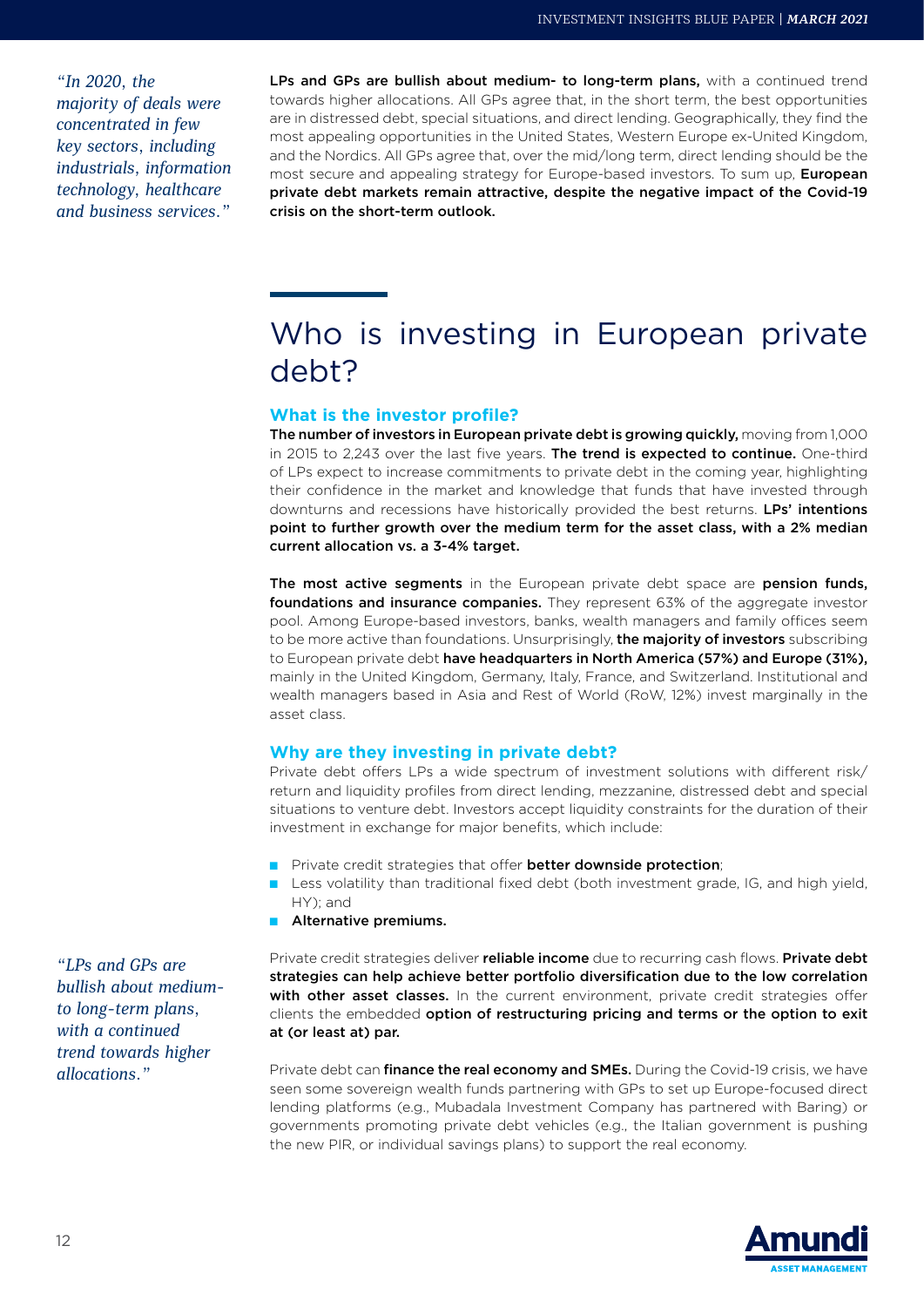*"LPs' intentions point to further growth over the medium term for the asset class, with a 2% median current allocation vs. a 3-4% target."*

#### **Which are their main concerns?**

Investors are concerned about the **credit profiles of companies** and about the impact of credit spreads. These have seen widening trends throughout 2020, as lenders have grown more worried about the economic outlook and the ability of borrowers to service their debt.

#### **What are the investor preferences?**

Investor preferences depend on the LP's location and on the time horizon. The majority of the LPs based in North America invest in European distressed debt and mezzanine. They approach special situation strategies opportunistically to benefit from the Covid-19 fallout. Direct lending is moderately popular, while venture debt and fund of funds are marginal.

Europe-based investors are cautious, privilege direct lending, mainly senior debt and mezzanine, being moderately positive on distressed debt and on special situations. Fund of funds business makes sense in Western Europe while venture debt is at early stages everywhere. Short term, the outlook is positive, with the majority of the investors thinking the best opportunities over the next twelve months will be in developed markets and in the United States, Western Europe ex-United Kingdom, the Nordics and in distressed debt and special situations.



#### **Figure 11. Investors by region and strategy, as a share of respondents**

Source: Preqin Pro, Amundi. Data as of 30 September 2020.

*"Europe-based investors are cautious, privilege direct lending, mainly senior debt and mezzanine, being moderately positive on distressed debt and on special situations."*

The majority of investors (69%) seek diversified strategies, with a multi-country and multi-sector focus. Given the current uncertainty, private debt investors have been more cautious: since the beginning of the Covid-19 crisis, the focus has been on technology, industrials, healthcare, business services and food. Investors have accessed the asset class through several vehicles, with up to 59% preferring private closed funds and 16% separate accounts, while 25% appreciate co-investments, which proved particularly popular among European investors.

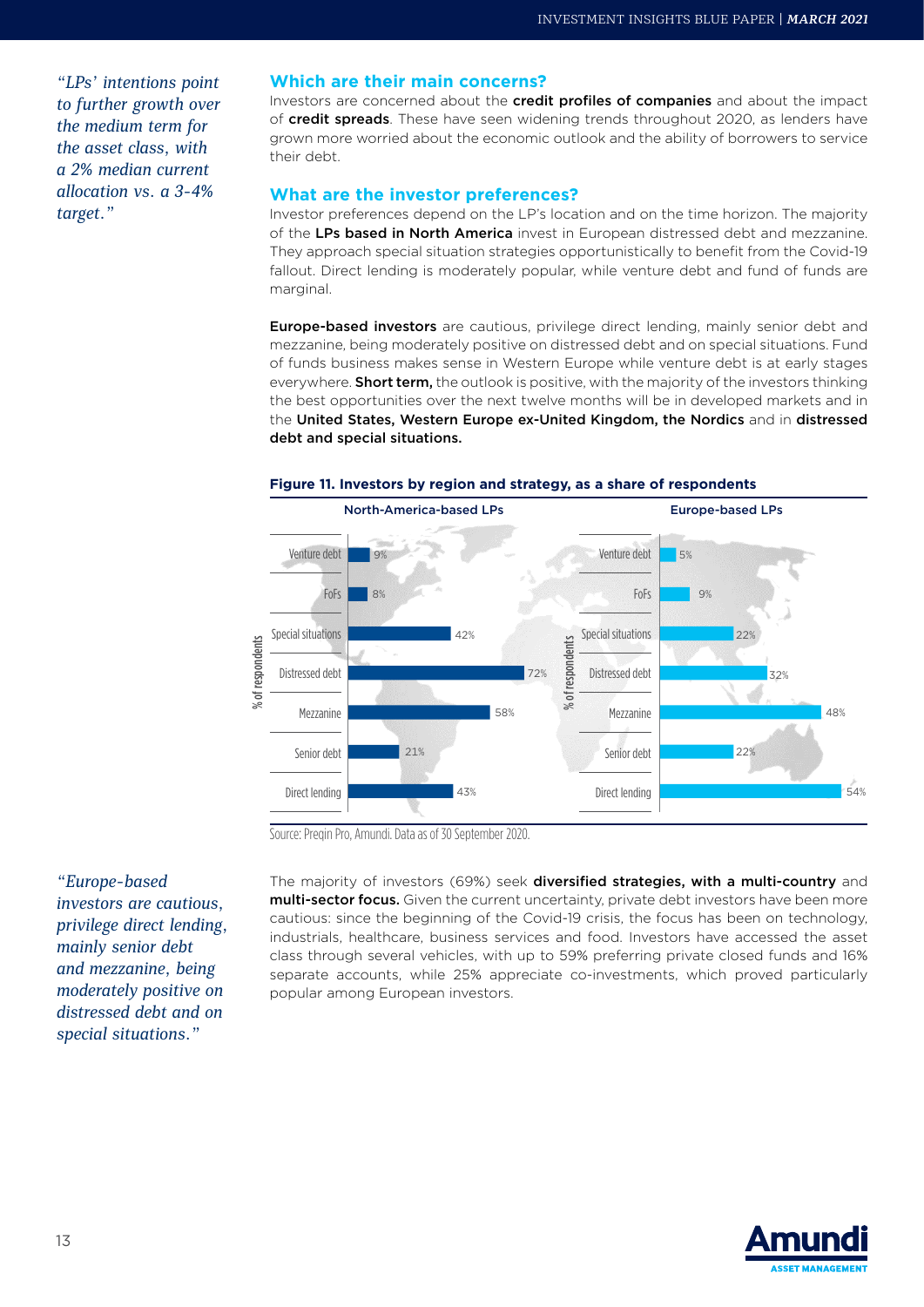## Leveraged loans: key trends ahead

#### **What is going on in the European leveraged loans market?**

The outstanding volume for European leveraged loans reached  $E229$ bn as of end-2020, compared with over €400bn for the European HY bonds market. The market is dynamic, with double-digit growth over the last three years (18.4%). The Covid-19 crisis has accelerated this trend. New issuances reached €66bn as of end-2020, resulting in a setback in 2020 (-18.1% YoY). Fund managers agree the trend should reverse in the short term.



#### Figure 12. S&P European Leveraged Loans Index (ELLI), € billion

*"In the current environment, the asset allocation is skewed towards secured loans, secured countries, and the most resilient sectors."*

In the current environment, the asset allocation is skewed towards **secured loans** (rated B+, B, and B-), **secured countries** (United States, United Kingdom, Germany, France, and the Netherlands), and the **most resilient sectors**, such as healthcare, electric/electronic, chemical/plastics, business services, industrials, and food. European leveraged loans' yield to maturity - 4.3% as of December 2020 -- is appealing to investors. It is higher than for both European HY and IG bonds. As rates remain near zero or even below in major countries, loan yields are beginning to attract new investors to the asset class.

#### **Figure 13. ELLI index asset allocation, end-2020**



Source: Standard & Poor's, Amundi. Data as 31 December 2020.



Source: Standard & Poor's, Amundi. Data as 30 September 2020.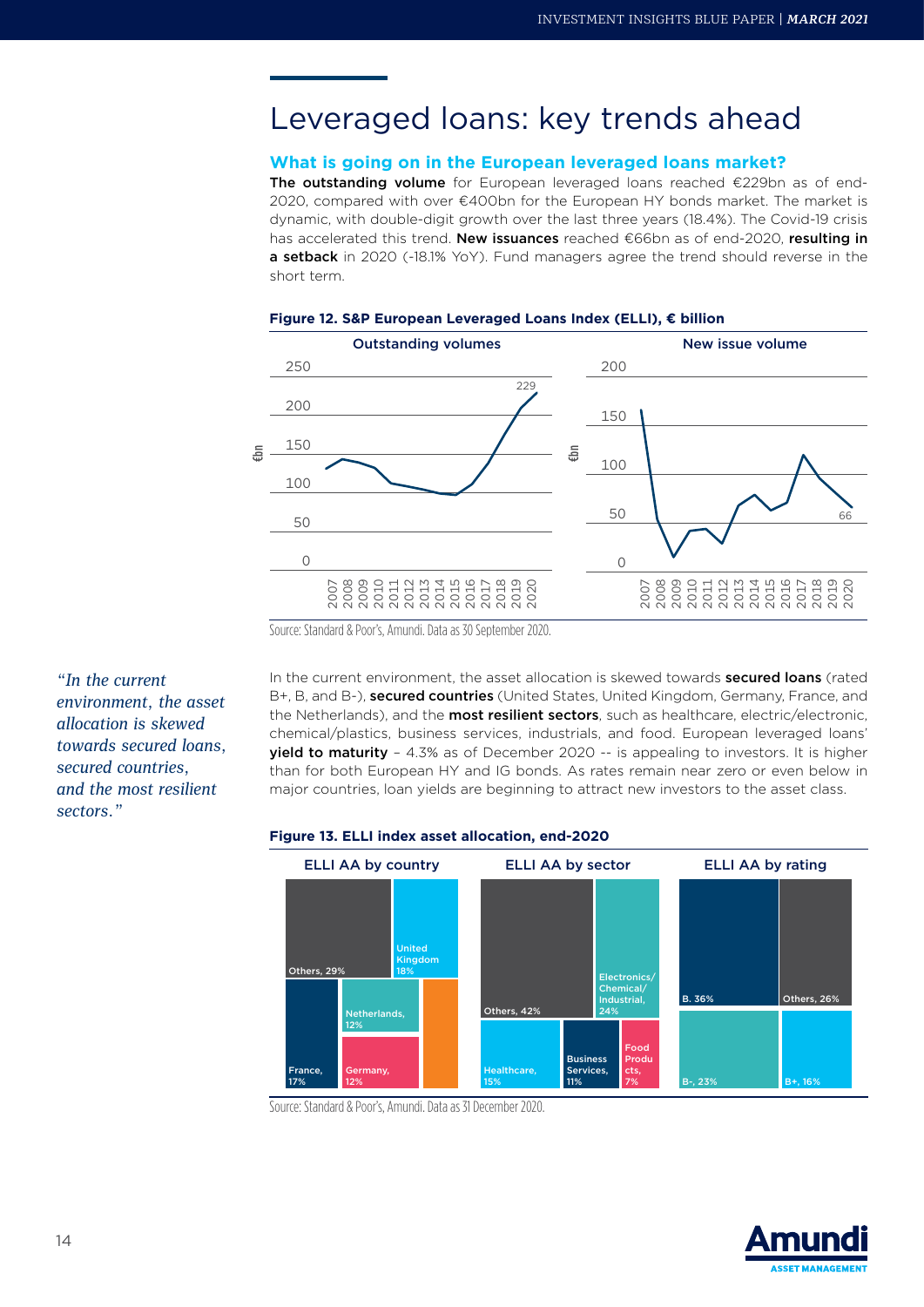The loans market is repricing and total return is recovering. As at end-2020, it stood at -0.75%, higher than HY at -2.6%. Price moves reflect optimism: aggregate prices now sit less than few points off February highs.



#### **Figure 14. ELLI index, yield to maturity and total return trends**

Source: Standard & Poor's, Amundi. Data as 31 December 2020.

We see good signals in the markets:

- Leverage is decreasing, with low interest rates and QE contributing to lowering fixed income yields and, in a domino effect, lowering financing costs of leveraged companies, as more investors compete to finance these issuers in a 'search for yield' strategy.
	- Defaults remain reasonably benign in European Ioans. As of December 2020, the twelve-month default rate was 2.57% for ELLI based on par amount. It is difficult to see default rates falling from here, although expectations for default rates in 2021 have generally been revised down by most investment banks, as we have had more clarity on government support measures/monetary policy feeding into lower borrowing costs.
- Loan contracts became more protective for lenders, as shown by the impressive growth of the cove-lite contract volume. As a result, investors appear to prefer lowerrated loans to HY on better fundamentals and security packages.
- Rise of buying opportunities. In the short term, 'switches' from lower- to higherrated paper have created a rating bifurcation of prices which can be a source of interesting buying opportunities over both the short and the long term.

#### The outlook is positive: we would be constructive on loans. The time to invest is now.

#### **Do investors agree with this view?**

In the current crisis, many investors are adopting a wait-and-see approach, with most rebalancing but one in three changing asset allocation. A large portion of LPs recognise that their ALM profile is deteriorating and are searching for reliable income among credit strategies. According to a Bfinance asset owner survey, the majority of investors are satisfied with the performance of active fixed income strategies in developed markets. A large portion of institutional ones are **happy with IG strategies**. Most LPs are moderately satisfied with HY for high credit risk exposure, with many having concerns about emerging market debt. LPs that are searching for credit opportunities **appreciate** the performances delivered by private credit strategies and report a strong interest in leveraged loans.



*"The outlook is positive: we would be constructive on loans. The time to invest is now."*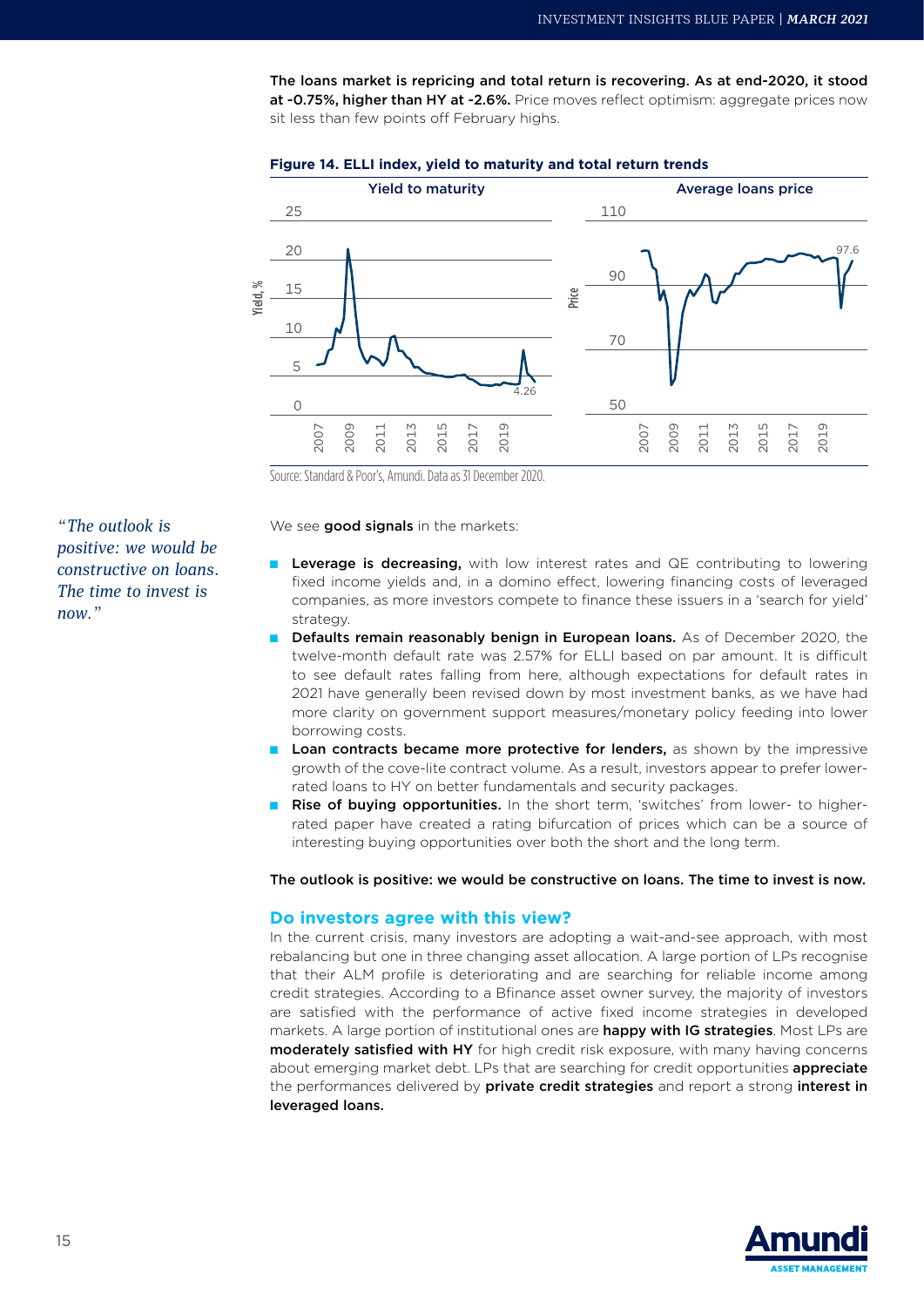*"Leveraged loans as a hybrid solution between private and public markets, seem to be the right answer to investor income needs and downside risk protection."*

#### **Why the interest in leveraged loans?**

Leveraged loans as a hybrid solution between private and public markets, seem to be the right answer to investor income needs and downside risk protection. The outlook over the next twelve months is positive for credit opportunities.



#### **Figure 15. Asset owners' levels of satisfaction**

Source: BFinance Asset Owner Survey 2H 2020, Amundi. Data as of September 2020. Note: the universe is composed of 368 investors representing \$11tn in value, with 45% based in Europe, 34% in North America and 21% in Asia.

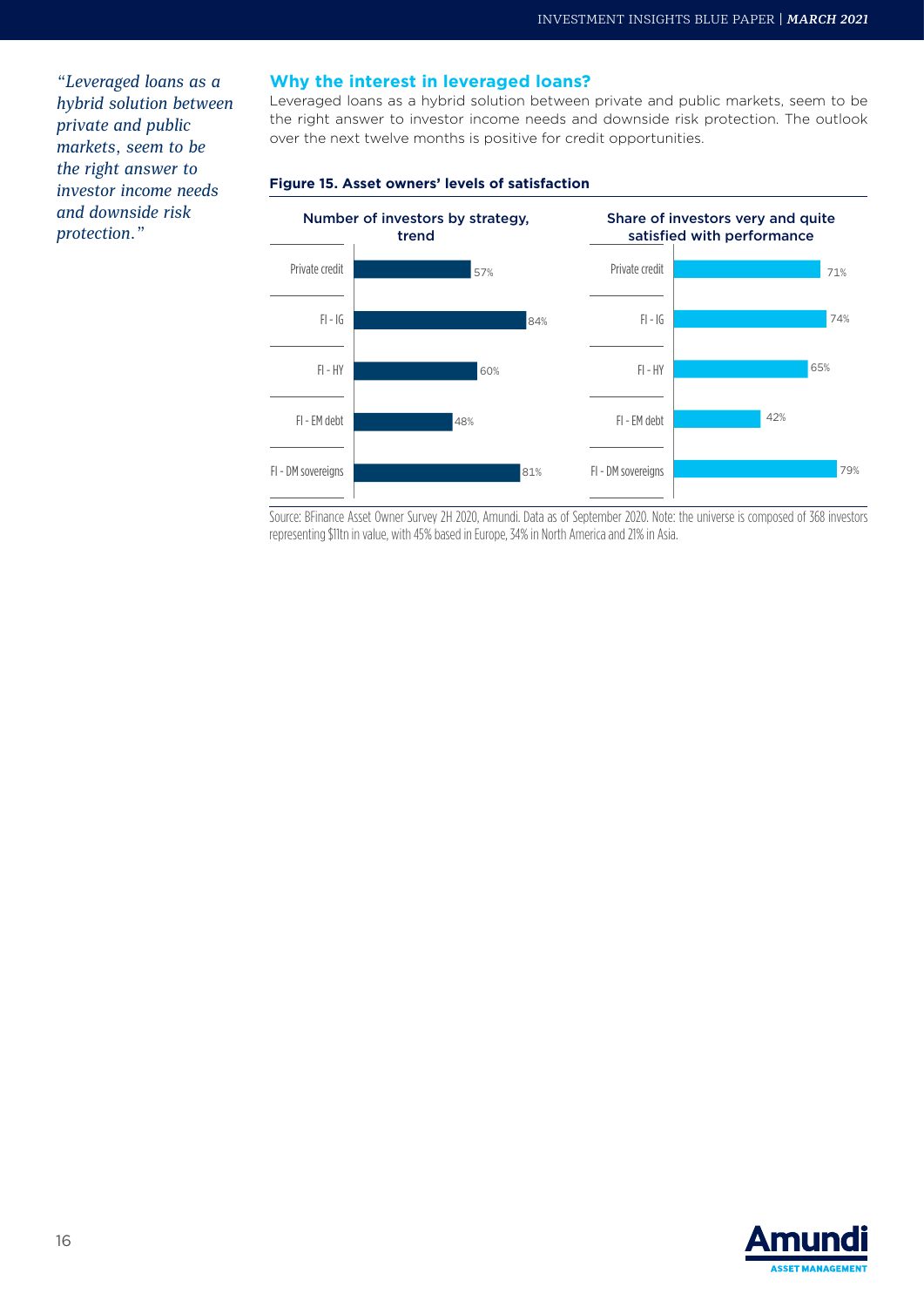### Focus on ESG reporting

*"The majority of LPs consider responsible investing and ESG issues important to their investment strategies, but only 29% of investors in European private debt have an ESG programme in place or plan to institute one within the next twelve months for their private debt investments."*

The discussion around environmental, social and governance (ESG) within private debt is lively. Investors -- conscious of the relevance of ESG investing -- are scrutinising funds to ensure they meet requirements in this area. Covid-19 raised investor awareness about responsible investing and ESG. The majority of LPs consider responsible investing and ESG issues important to their investment strategies, but only 29% of investors in European private debt have an ESG programme in place or plan to institute one within the next twelve months for their private debt investments. All agree ESG issues have become more important for the future because of the Covid-19 pandemic.

Fund managers are increasingly incorporating ESG principles into their investments. It is evident that ESG policies can have a significant influence on investor decision-making, but both investors and fund manager are not ready yet to adopt ESG principles across the board.

The issue for fund managers is how to implement ESG considerations in the investment process and to track the impacts. Principles for Responsible Investment (PRI) offer same standards, and some European GPs -- mostly market leaders -- are adhering consistently to them. We analised the sustaibility reports of the top five GPs in Europe, published on an annual basis. The papers are made up of five sections that cover these topics:

- commitment to ESG;
- company profile and major ESG achievements;
- ESG list of material topics, governance, investment process and policy;
- a table with the ESG impacts at the company, asset class and fund level; and
- philanthropy, which is optional.

All GPs provide case studies – including at the single-fund level -- to show the impacts of their actions, as the market is showing no tolerance for 'greenwashing':

- The first section of the sustainable reports shows the top management commitment to responsible investment and ESG. There is a short description of a company's vision and the main ESG goals are reported, consistent with UN Sustainable Development Goals (SDGs). The strategic guidelines are optional -- only few players highlight them. It is compulsory to show the company's values, outlining their consistency with ESG goals. The history of ESG-SRI (socially responsible investing) integration underscores the progress in the field. The major initiatives reflect the seriousness of a company's commitment to sustainability.
- In the second section the company highlights the different sorts of expertise (i.e., private debt, infrastructure, etc), the major **ESG achievements at the corporate level** and by expertise, and tracks the awards from recognised international organisations, such as PRI rating and Woman Association.
- The third section shows the ESG approach, reports the list of the material topics, and describes the governance, the investment process and policy. It is not compulsory to highlight the scoring methodology. We notice that all GPs have set up sustainability committees and dedicated teams. Committees meet quarterly, provide input to the global strategy, and monitor progress. Corporate and investment responsibility **teams** are responsible for developing and implementing the strategy, for reporting results to the committees, and interacting with the investment teams. The investment teams implement and monitor responsible investing and ESG at the fund level, at the expertise level, and at the firm level. All GPs report about their investment process and the sustainable investment policy, both customised by expertise (i.e., private debt). We show an example of how to incorporate ESG issues into the private debt investment process.



*"The issue for fund managers is how to implement ESG considerations in the investment process and to track the impacts."*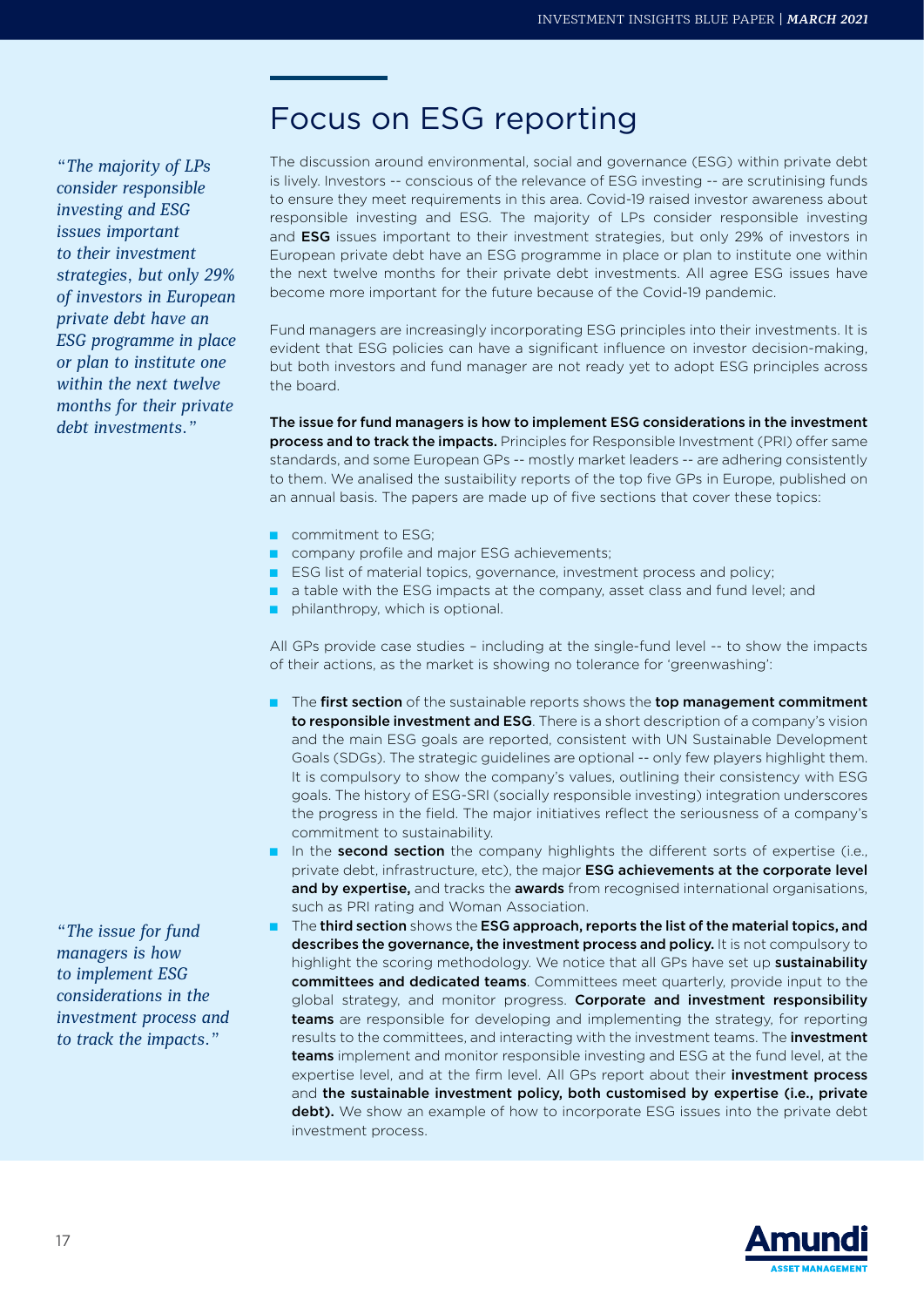|  |                                                                | <b>Typical</b><br>considerations for PD<br>investment                                                       | <b>ESG considerations</b>                                                                                         | <b>Engagement activity</b>                                                                          |
|--|----------------------------------------------------------------|-------------------------------------------------------------------------------------------------------------|-------------------------------------------------------------------------------------------------------------------|-----------------------------------------------------------------------------------------------------|
|  | <b>Pre-deal cycle</b>                                          | Develop statement of<br>investment principles                                                               | Develop responsible<br>investment/ESG<br>policy                                                                   | Not applicable                                                                                      |
|  |                                                                | Define investment<br>universe (geography,<br>sector, credit strenght,<br>deal size etc)                     | Define ESG screening<br>criteria                                                                                  |                                                                                                     |
|  |                                                                |                                                                                                             | Educate external<br>agents on RI policy                                                                           |                                                                                                     |
|  |                                                                |                                                                                                             | Define ESG impact<br>or thematic<br>requirements<br>(specialist funds only)                                       |                                                                                                     |
|  |                                                                |                                                                                                             | <b>Pre-transaction</b>                                                                                            |                                                                                                     |
|  | <b>Phase I</b><br><b>Origination and</b><br>pre-assessment     | Sourcing and<br>origination: generate<br>investment ideas,<br>identify investment<br>opportunities, engage  | Apply negative ESG<br>screens<br>Identify any ESG red<br>flags for consideration                                  | Engage senior<br>management of<br>prospective borrowers<br>for disclosure of<br>potential ESG risks |
|  |                                                                | agents to source<br>deals<br>Pre-assessment:                                                                | in due diligence<br>process<br>Consult ESG team or                                                                |                                                                                                     |
|  |                                                                | conduct high-level<br>due diligence, identify<br>any red flags for                                          | indipendent advisory<br>committee                                                                                 |                                                                                                     |
|  |                                                                | further consideration<br>in due diligence<br>process, take decision<br>to proceed to due<br>diligence phase | Consider jurisdictional<br>ESG issues such as<br>local governance,<br>legal systems, ESG<br>policy and regulation |                                                                                                     |
|  | <b>Phase II</b><br>Due diligence<br>and investment<br>approval | Conduct credit<br>analysis                                                                                  | Conduct ESG due<br>diligence                                                                                      | Request management<br>changes relating<br>to ESG (e.g., board                                       |
|  |                                                                | Conduct in-depth due<br>diligence                                                                           | <b>Conduct ESG</b><br>technical assessment                                                                        | independence)<br>Arrange regular                                                                    |
|  |                                                                | Appoint technical<br>consultants                                                                            | Integrate ESG<br>summary in<br>investment                                                                         | dialogue with<br>borrower<br>management                                                             |
|  |                                                                | Determine interest<br>rate                                                                                  | memorandums<br>Educate investment                                                                                 | Educate borrowers<br>about investor ESG                                                             |
|  |                                                                | Write up investment<br>memorandum                                                                           | committee on relevant<br><b>ESG</b> considerations                                                                | needs                                                                                               |
|  |                                                                | Negotiate/finalise<br>terms<br>Take investment                                                              | Include ESG reporting<br>requirements for<br>borrowers in terms                                                   | Define requests for<br>ongoing monitoring<br>of pertinent ESG<br>criteria                           |
|  |                                                                | committee decision<br>Transact                                                                              | Determine ESG<br>monitoring needs                                                                                 |                                                                                                     |

#### **Table 1. Private debt investment process, best practices**

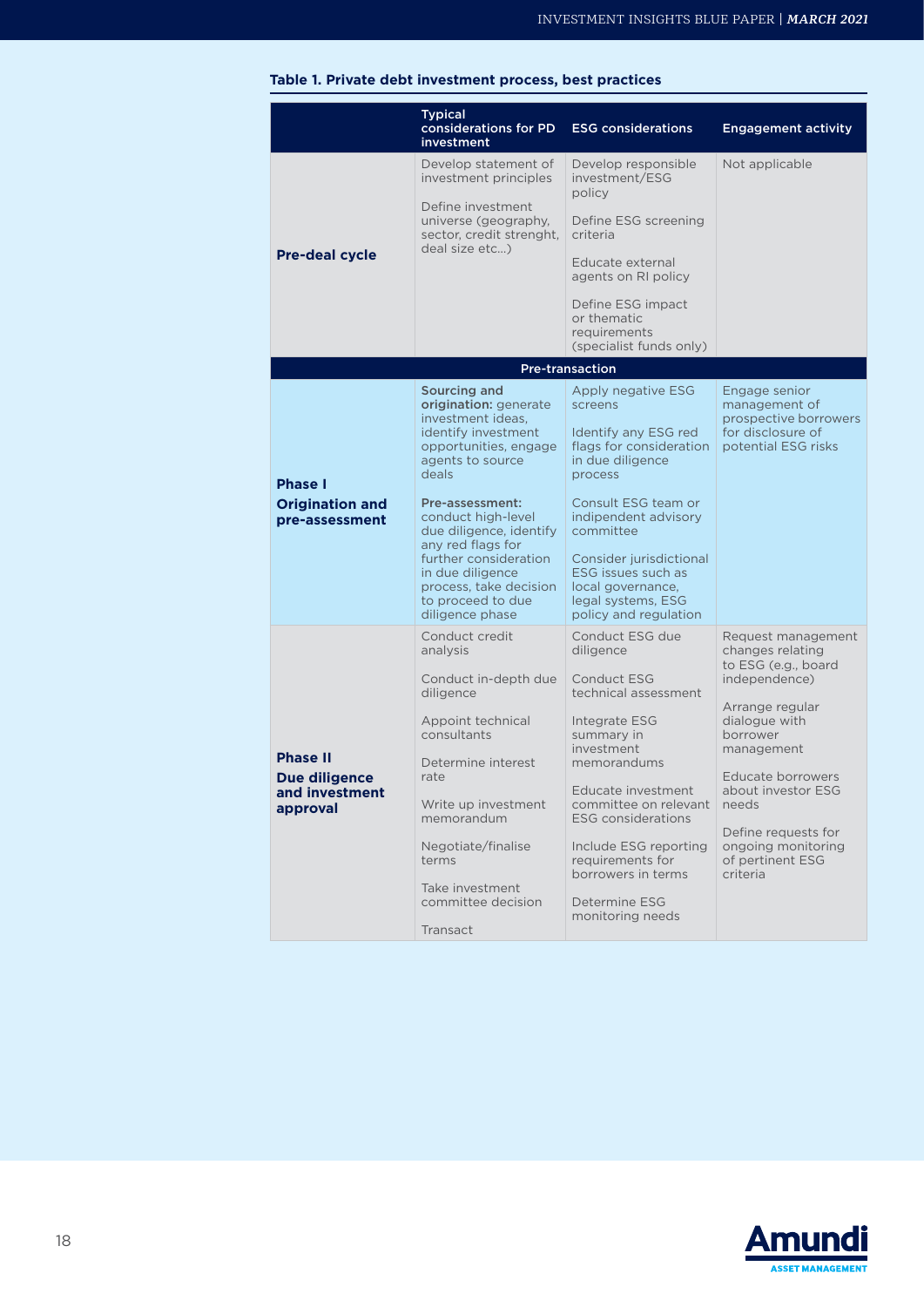| <b>Post-transaction</b>                          |                                                                                                                                                                                                                                                               |                                                                                                                                                                                                                                                                                    |                                                                                                                      |  |  |
|--------------------------------------------------|---------------------------------------------------------------------------------------------------------------------------------------------------------------------------------------------------------------------------------------------------------------|------------------------------------------------------------------------------------------------------------------------------------------------------------------------------------------------------------------------------------------------------------------------------------|----------------------------------------------------------------------------------------------------------------------|--|--|
| <b>Phase III</b><br>Investment<br>holding period | Ensure ongoing<br>borrower reporting<br>and monitoring<br><b>Address</b><br>developments and<br>incidents that pose<br>risks/potential<br>defaults<br>Provide technical<br>assistance<br>Undertake<br>restructuring<br>process (common in<br>distressed debt) | Carry out ongoing<br><b>ESG monitoring</b><br>Support<br>improvements that<br>address FSG risks<br>Measure ESG<br>outcomes linked to<br>investment (mostly<br>impact funds)<br>Identify potential<br>positive impact funds)<br><b>Ensure manager ESG</b><br>reporting to investors | Include ESG agenda<br>itens in regular<br>borrower meetings<br>Manage ESG risks<br>relating to potential<br>defaults |  |  |
| <b>Phase IV</b><br>Exit                          | Consider possible<br>refinance options<br>Clouse out process                                                                                                                                                                                                  | Undertake FSG<br>impact assessment<br>(impact funds)<br>Facilitate manager<br>ESG reporting to<br>investors<br>Consider internal<br>close-out process<br>including ESG lessons<br>learnt                                                                                           | Consider close-<br>out process with<br>borrower, including<br><b>FSG lessons learnt</b>                              |  |  |

Source: Unpri.org,Spotlight on responsible investment in private debt, 2018.

- In the fourth section, ESG impacts are tracked. Data are quantitative; key performance indicators (KPIs) are reported at the single-security level and are aggregated by fund, expertise and firm. We note a convergence to a set of KPI that are easy to track. The most common **environmental KPIs** are: CO2 emissions avoided, amount of business travel avoided, reduction in paper consumption (%), percentage of waste treated or diverted, and reduction in consumption of water or electricity (%). The most significant social KPIs are: share of women in the company, on the board, in the management team, and in investment team. Also tracked are the number of hours training done in an academy or a millennial club, and the 'give days' offered for charity. The most relevant governance KPIs are: number of companies that implement compliance policies, anti-bribery policies and anti-corruption policies, as well as with diversity policies, healthy and safety policies, waste management policies, and environmental policies.
- The fifth section is optional. It refers to philanthropy and includes the main initiatives, the main achievements, and a link to no-profit associations created by GPs.

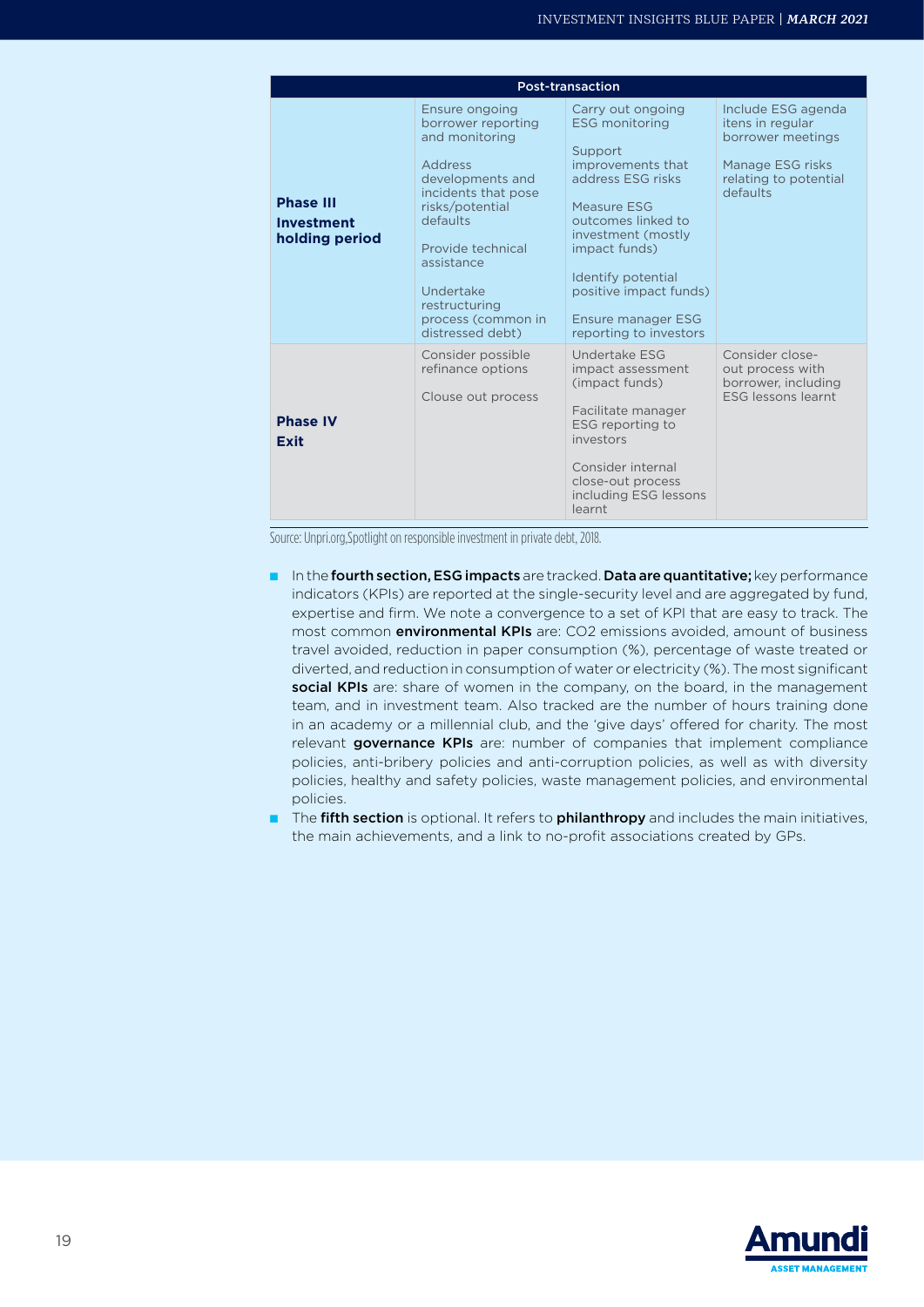#### **Definitions**

- Asset purchase programme: A type of monetary policy wherein central banks purchase securities from the market to increase money supply and encourage lending and investment.
- **Basis points:** One basis point is a unit of measure equal to one one-hundredth of one percentage point (0.01%).
- **Bond ratings:** If the ratings provided by Moody's and S&P for a security differ, the higher of the two ratings is used. Bond ratings are ordered highest to lowest in a portfolio. Based on S&P measures: AAA (highest possible rating) through BBB are considered investment grade; BB or lower ratings are considered non-investment grade. Cash equivalents and some bonds may not be rated.
- Closed-end fund: In these funds, there is no internal mechanism for investors to redeem their subscriptions. Investors' subscriptions are tied up for the lifetime of the fund unless investors can find a buyer for their shares on the secondary market.
- **Correlation:** The degree of association between two or more variables; in finance, it is the degree to which assets or asset class prices have moved in relation to each other. Correlation is expressed by a correlation coefficient that ranges from -1 (always move in the opposite direction) through 0 (absolutely independent) to 1 (always move in the same direction).
- Covenant: It is a promise in an indenture, or any other formal debt agreement, that certain activities will or will not be carried out or that certain thresholds will be met. Often they relate to terms in a financial contract -- such as a loan document or bond issue -- stating the limits at which the borrower can lend further.
- Covenant-lite: A covenant-lite loan is a type of financing that is issued with fewer restrictions on the borrower and fewer protections for the lender. By contrast, traditional loans generally have protective covenants built into the contract for the safety of the lender. On the other hand, covenant-lite loans are more flexible with regard to the borrower's collateral, level of income, and the loan's payment terms.
- Credit spread: Differential between the yield on a credit bond and the Treasury yield. The option-adjusted spread is a measure of the spread adjusted to take into consideration possible embedded options.
- **Default rate:** The share of issuers that failed to make interest or principal payments in the prior 12 months. Default rate based on BofA indices. Universe consists of issuers in the corresponding index 12 months prior to the date of default. Indices considered for corporate market are ICE BofA.
- Diversification: Diversification is a strategy that mixes a variety of investments within a portfolio, in an attempt at limiting exposure to any single asset or risk.
- Drawdown: The peak-to-trough decline during a specific record period of an investment, fund or commodity, usually quoted as the percentage between the peak and the trough.
- Dry powder: This refers to cash reserves kept on hand by a company, venture capital firm or individual to cover future obligations, purchase assets or make acquisitions. Securities considered dry powder could be Treasuries or other short-term [fixed income](https://www.investopedia.com/terms/f/fixedincome.asp) investments that can be liquidated at short notice in order to provide emergency funding or allow an investor to purchase assets.
- **EBITDA:** Earnings before interest, taxes, depreciation, and amortisation.
- **GP:** General partner, a fund manager that raises capital from institutional investors through open-ended or closed-ended fund structures or non-fund vehicles with fund-like economics.
- IRR: Internal rate of return. This is a method of calculating an [investment](https://en.wikipedia.org/wiki/Investment)'s rate of return. The term internal refers to the fact that the calculation excludes external factors, such as the riskfree rate, inflation, the cost of capital, or financial risk.
- LIBOR rate: The London Interbank Offered Rate (LIBOR) is a benchmark interest rate at which major global banks lend to one another in the international interbank market for short-term loans.
- LP: Limited partner, an institutional investor that commits capital to private funds through limited partnerships.

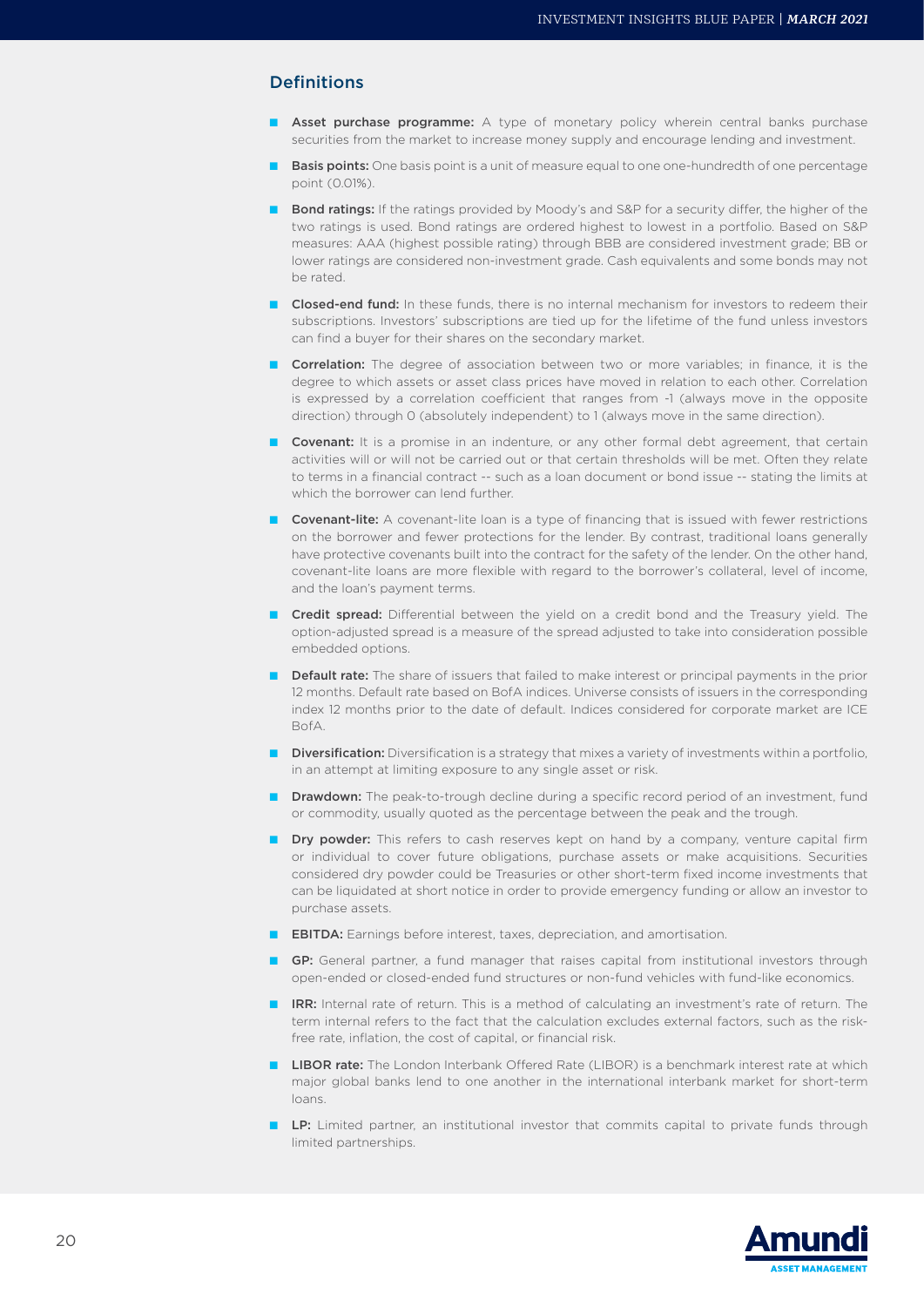- Market depth: It is the market's ability to sustain relatively large [market orders](https://www.investopedia.com/terms/m/marketorder.asp) without impacting the price of the security.
- **Quantitative easing (QE):** QE is a monetary policy instrument used by central banks to stimulate the economy by buying financial assets from commercial banks and other financial institutions.
- Small and medium-sized enterprises (SMEs): They are businesses whose [personnel](https://en.wikipedia.org/wiki/Personnel) numbers fall below certain limits.
- Solvency capital requirement (SCR): A solvency capital requirement (SCR) is the total amount of funds that insurance and [reinsurance](https://www.investopedia.com/terms/r/reinsurance.asp) companies in the EU are required to hold. SCR is a formula-based figure calibrated to ensure that all quantifiable risks are considered. The SCR covers existing business as well as new business expected over the course of twelve months.
- Spread: The difference between two prices or interest rates.
- TLTRO: The targeted longer-term refinancing operations (TLTROs) are Eurosystem operations that provide financing to credit institutions for a predefined period. They offer long-term funding at attractive conditions to banks to further ease private sector credit conditions and stimulate bank lending to the real economy.
- Volatility: A statistical measure of the dispersion of returns for a given security or market index. Usually, the higher the volatility, the riskier the security/market.
- Waiver: It is a legally binding provision where either party in a contract agrees to forfeit voluntarily a claim without the other party being liable.

#### Important Information

Unless otherwise stated, all information contained in this document is from Amundi Asset Management S.A.S. and is as of 17 February 2021. Diversification does not guarantee a profit or protect against a loss. The views expressed regarding market and economic trends are those of the author and not necessarily Amundi Asset Management S.A.S. and are subject to change at any time based on market and other conditions, and there can be no assurance that countries, markets or sectors will perform as expected. These views should not be relied upon as investment advice, a security recommendation, or as an indication of trading for any Amundi product. This material does not constitute an offer or solicitation to buy or sell any security, fund units or services. Investment involves risks, including market, political, liquidity and currency risks. Past performance is not a guarantee or indicative of future results.

Date of first use: 1 March 2021.